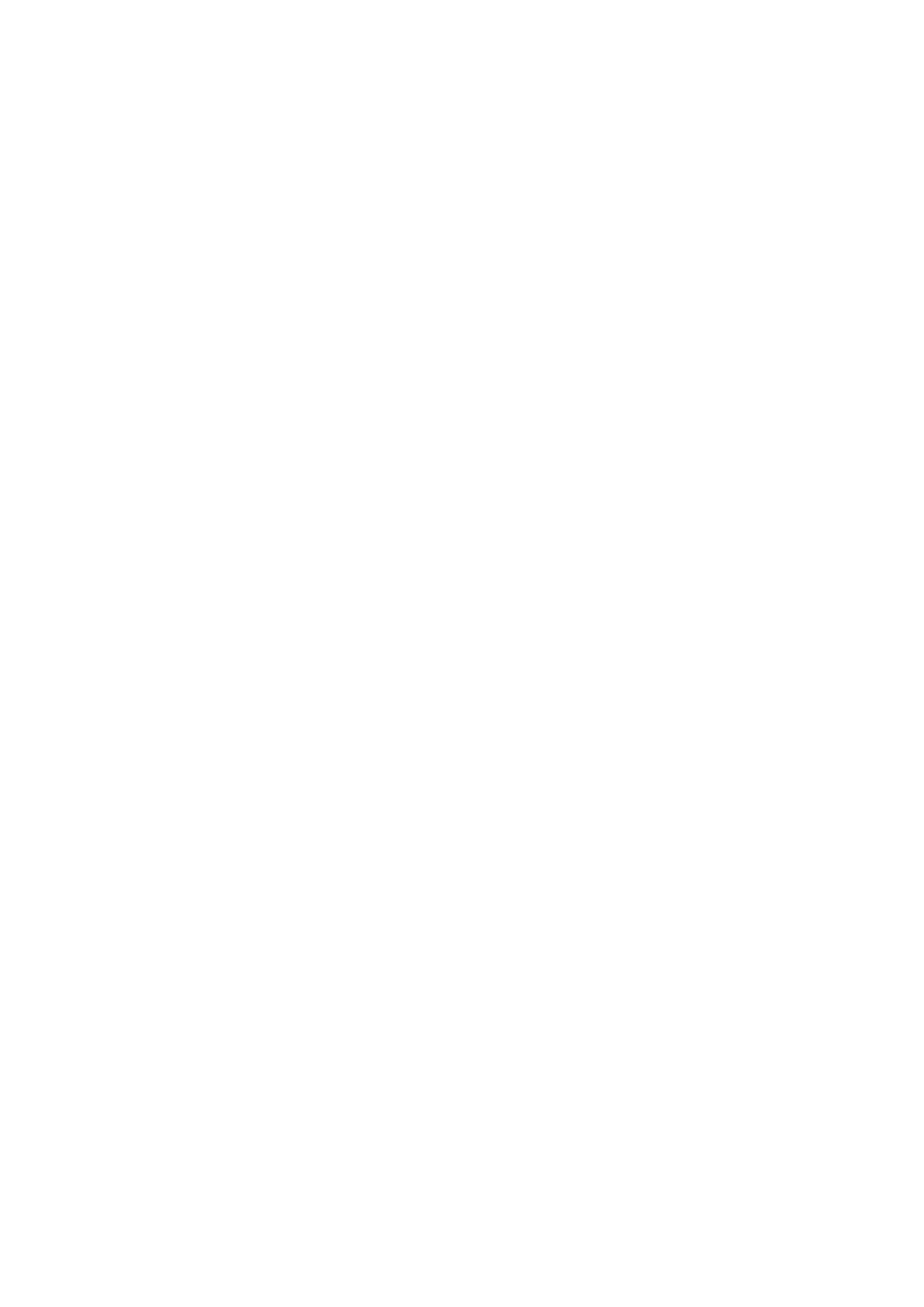تفکر و کودک، یژوهشگاه علوم انسانی و مطالعات فرهنگی دوفصلiامهٔ علمی (مقالهٔ علمی ــ پژوهشی)، سال یازدهم، شمارهٔ اول، بهار و تابستان ۱۳۹۹، ۲۳۹–۲۶۸

سىدەاسماء نحات\*

ثرما رازقي. په هنگامه آشوري. \*\*\*

حكىدە

هدف از این پژوهش دستیابی به تفکر انتقادی در داستان های *مثنوی* بهمنظور تبیین تفکـر انتقادی در تعلیم و تربیت کودک است. یژوهش پیش رو ابتدا جایگاه اهمیت پرورش تفکـر انتقادی در کودکان را بررسی کرده، سپس به تحلیل داستانهای موجود در *مثنوی* از جهت مهارتهای تفکر انتقادی براساس دیدگاه لییمن پرداخته است. روش پــژوهش توصـیفی ــــ تحلیلی است. این پژوهش درصدد پاسخ به این پرسش است که آیـا داسـتانهـای *مثنـوی* بهلحاظ موضوع و ساختار بــه نیازهــای کودکــان درجهــت پــرورش فلســفی آن&ــا پاســخ م<sub>ی ا</sub>دهد؟ یافتههای پژوهش نشان م<sub>ی</sub>دهد که بیش از ۲۱۱ داستان *مثنوی*، علاوهبـراینکـه در زمینهٔ عاطفی نیرومندند، چالش های بالقوهای را نیز برای یردازش شناختی در کودک فـراهم میکنند. ویژگی ساخـتاری داستانها بهشیـوهٔ غیرمستقیم و تنوع موضوعات میتواند تفکـر کودکان را تحت تأثیر قرار دهد و منجر به شکل گیری مهارتهایی در تفکـر انتقــادی ماننــد

\* دانشجوی دکتری زبان و ادبیات فارسه ، دانشگاه آزاد، واحد تهران شمال، تهران، ایران

asma.nejat2017@gmail.com

\*\* استادیار گروه زبان و ادبیات فارسی، دانشگاه آزاد، واحد تهران شمال، تهران، ایران (نویسندهٔ مسئول)  $S$ razeghy@yahoo.com

\*\*\* استادیار گروه زبان و ادبیات فارسی، دانشگاه آزاد، واحد تهران شمال، تهران، ایران، h-ashouri@iau-tnb.ac.ir تاريخ دريافت: ۱۳۹۹/۰۲/۰۳، تاريخ پذيرش: ۱۳۹۹/۰۶/۲۲

Copyright © 2018, IHCS (Institute for Humanities and Cultural Studies). This is an Open Access article distributed under the terms of the Creative Commons Attribution 4.0 International, which permits others to download this work, share it with others and Adapt the material for any purpose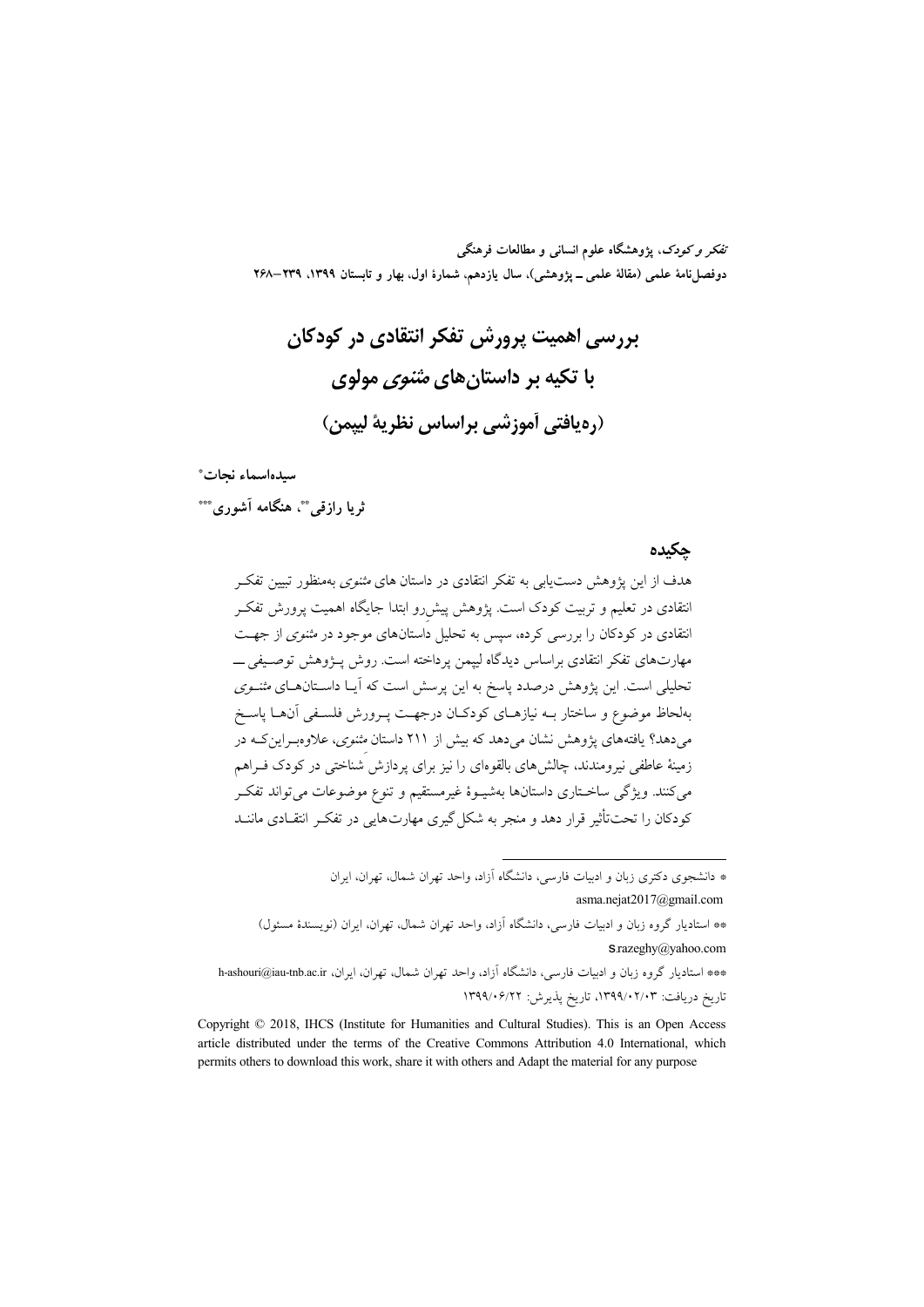#### ۱. مقدمه

مزایای داستان و استفاده از آن در تقویت تفکر کودک از سـال هــا پـیش موردتوجــه علمــای تعلیم و تربیت بوده است. یکی از نخستین کسانی که این مزیـت را کشـف کـرد و بــهفکـر بهکارگیری آن افتاد متیو لیپمن، فیلسوف و متفکر آمریکایی، بنیانگذار مکتـب «فلســفه بــرای کو دک» پو (Vansieleghem 2010).

وي از اواخر دههٔ شصت ميلادي، بـههنگـاميكـه مشـغول تـدريس درس فلسـفه بـه دانشجویان در دانشگاه بود، متوجه شد که دانشجویانش فاقد قدرت اسـتدلال و قــدرت تمیز و داوری هستند. او همچنـین متوجـه شـد کـه بـرای تقویـت قـدرت تفکـر ایـن دانشجویان دیگر بسیار دیر شده است. او به این فکر افتاد که این کـار (تقویـت قــدرت قوای فکری افراد) باید در دوران کودکی انجام شود؛ یعنی زمانی که کودکان و نوجوانان در سن یازده یا دوازدهسالگی هستند باید یک سلسـله دورههـای درسـی درخصـوص تفكر انتقادي يا حل مسئله بگذرانند؛ اما بـراي تهيــهٔ موضــوعي قابــلفهــم و مورديســند كودكان و نوجوان بايد متون درسي بهصورت داستان نوشته شوند، داستاني دربارهٔ منطـق اكتشافي كودكان (مكتبي فرد ١٣٩۴: ٧۵).

برنامهٔ فلسفه برای کودکان و نوجوانان (فبک) بهتدریج در دانشگاه مونتکلیر شکل گرفت. هدف این بـرنامه اصــلاح وضعیت آمـوزش تفکر در آموزش و پرورش است. تقویت تفکر انتقادی، تفکر خلاق، و تفکر مراقبتی (مسـئولانه) از ابتـدای دوران کــودکی یکــی از اهــداف اصلي اين برنامه است. داوري خوب، ابداعات خلاق، و توجه مسئولانه به محيط و اطرافيــان ویژگی های دیگری اند که این برنامه درپی تقویت آنهاست. «نهایـــتاً، تربیـت شهـــروندانی معقـول، خــوداًگاه، دقـيق، مسئوليتيذير، اخلاق&ا، و اجتمــاعي در ايــن برنامــه يــي گيــري می شود» (لییمن ۱۳۸۳: ۱۲). آنچه اهمیت دارد ارزشی است که صاحب ظران این حوزه بـه داستان در پرورش تفکر فلسفی دادهاند، بهگونهایکه «یکی از پـیش فــرض۵هـای موجـود در برنامهٔ فلسفه برای کودکان این است که کودکان زمانی بیش تر یاد می گیرند که کتـابهایشـان بهشكل داستان باشد» (مصلح و بهادري ١٣٩٥: ٨٢). لييمن (Lipman 2003) مي گويد: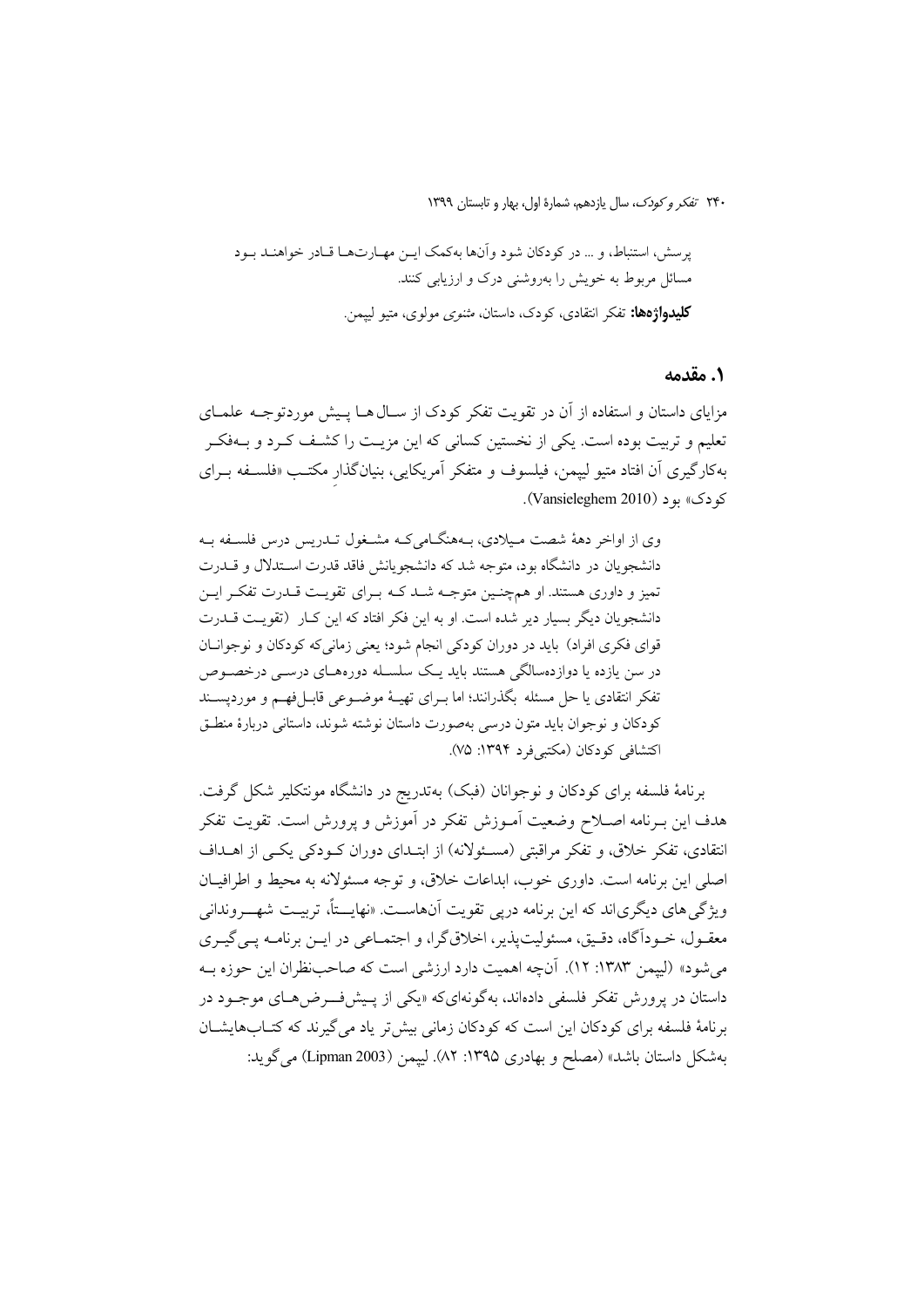برنامهٔ فلسفه برای کودکان (p4c)، عــلاوهبـر فـراهمأوردن کتــابهــای درســی در قالــب داستانهای فلسفی برای کودکـان، طـرح اَمـوزش واحـدی دارد کــه دانـش|مـوزان ســطوح مختلف با قرائت بخشی از داستان با صدای بلنـد کـلاس درس را آغـاز مـیکننـد و سـپس پرسشهایی دربارهٔ داستان مطرح و دربارهٔ آن بحث مـیکننـد. وی بـر ایــن بـاور اسـت کـه دانشجويان رشتهٔ فلسفه براي مطالعـهٔ متـون انتزاعـي انگيـزهٔ شخصـي و درونـي دارنـد، امـا کودکان نیازمند این|ند که برای چنین کاری برانگیختـه شــوند و داســتان معمــولأ بهتـرین راه برای تحقق این مهم است.

به این ترتیب «مربی از طریق داستان کودکان را هدایت می کنـد تـا شـهروندانی در نظـام دموکراسی شوند» (ناجی ۱۳۸۷: ۳۱). لیپمن به نوشتن چهارده کتـاب در قالـب داسـتان روی می آورد. در این گونه داستانها «به گونهای آگاهـانه و طـراحیشـده سـخنی یـا مسـئلهای یـا نکتـهای فلسفی گنجانده می شود و پس از خـواندن داستان آن سـخن، مسـئله، پــا نکـــته در گروهي كه با معلمي كارآزموده هدايت مي شـود مـوردبحث قـرار مي گيــرد» (خسرونـــژاد ۱۳۸۶: ۱۱۱). برخی از این داستانها عبارتاند از: ۱. مارک (۱۹۸۰)؛ ۲. کیووگس (١٩٨٢)؛ ٣. كشف هـارس اسـتاتلمير؛ و ۴. الفـي (١٩٨٧) (قائــدي ١٣٨٣: ٢٠). البتــه افـراد دیگری مانند آن مارگات شارپ نیز به نوشتن چنین داستانهایی پرداخت1انـد. ازطـرفدیگـر داستان هایی هستند که «بهمنظـور آمـوزش فلسفه به کـودکان با تحقق اهـداف ایــن نهضــت نوشته نشده و آثاري بيش تر ادبي اند» (خسـرونژاد ۱۳۸۶: ۱۲۰). بــه ايــــن ترتيـب مــي تـــوان گفت که بهطـور کلـی با دو نمـونه داستـان روبهروییم: ۱. داسـتانی کـه نویسـنده آگاهانــه و باتوجهبه هدفي كاملاً ازييش مشخص شده و محدود به نوشتن آن مي يردازد. داستان ليـيمن و شارب از این نمونهاند و می توان آنها را داستانهای آموزشی نامید؛ ۲. داستانی که نسویسنده ازییش هـدف کامـلاً مشخص و محـدودی ندارد و چهبسا پارهای از اوقــات ناخودآگــاه بــه آفرینش آن دست می زند. داستانهای موجود در ادبیات کلاسیک ایـران بـیش تـر جـزء ایـن گونهاند. برنامهٔ «فلسفه برای کودک» برای رسیدن به هـدفهای خـویش بر داستانهای نـوع .<br>نخست تکیه میکند و از داستانهای نوع دوم چشم میپوشد. «هرچند طرفداران این برنامــه برای این کار دلایلی دارند؛ مانند این که بین یک اثر تربیتی و یک اثر ادبـی تفاوتهایی وجود دارد و اصـل اهداف آمـوزش است، نه محتوای آموزش» (قائدی ۱۳۸۳: ۲۳).

باایــنهمه نباید فراموش کرد ازآنجاکه داستــانهای ادبیــات کلاسیک در بیش تــر مواقــع از ناخودآگاه نویسنده برمیخیزد، می تواند فراگیرتر و عام تـر باشــد و ازســوی‹یگــر ویژگــی ادبی نباید فدای اهداف آموزشی شود. بنابراین متنها ابتدا باید ادبی باشـند و سـیس مفــاهیم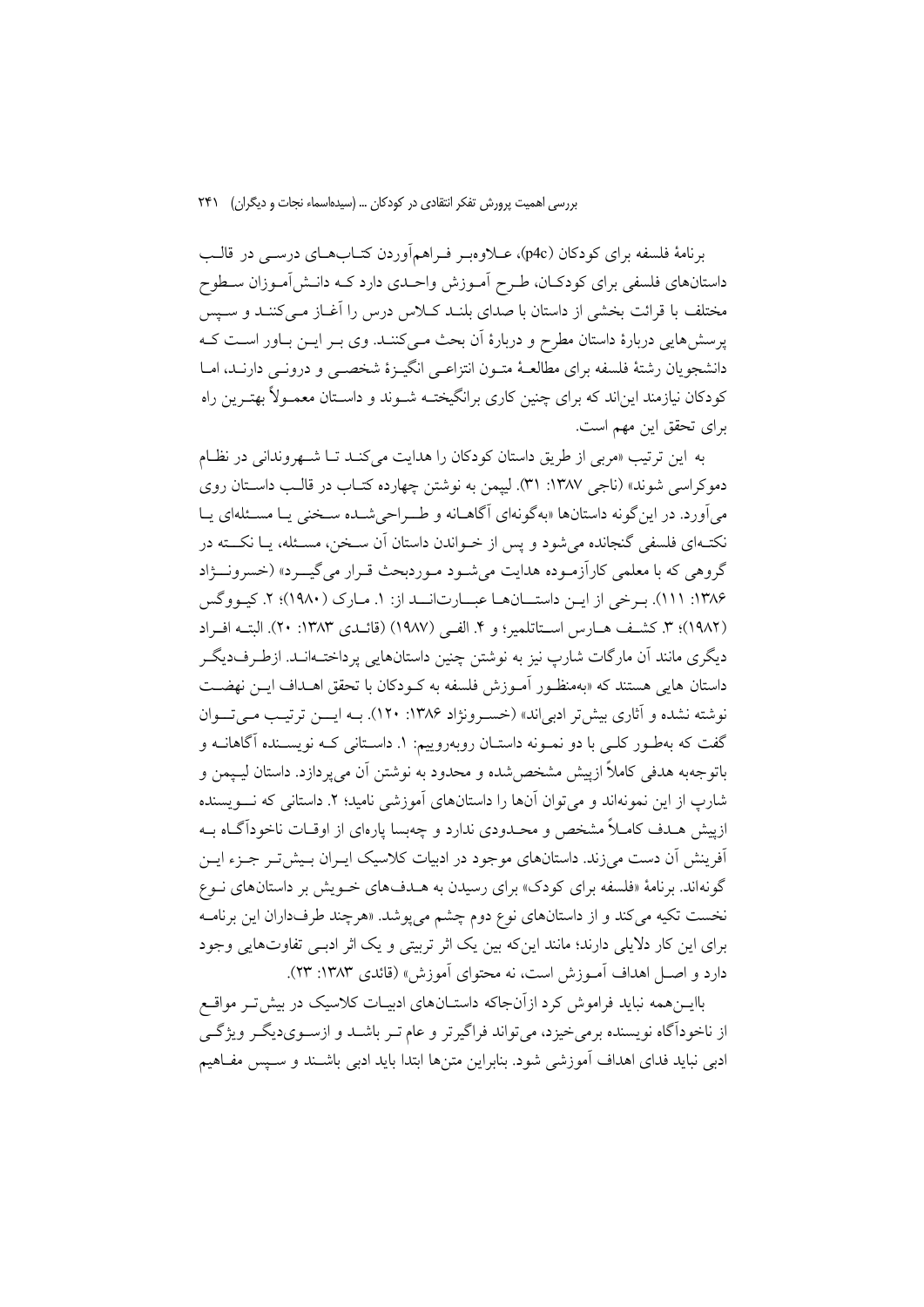فلسفی را در خود داشته باشند. باتوجهبه این موضوع، این پرسش مطـرح مـیشـود کـه آیـا داستان های ادبیات کلاسیک ایران میتواند به یاری برنامهٔ «فلسفه برای کودکان» بشــتابد؟ آیــا دربین داستانهای ادبی ایران و کتابهای مختلف آن داستانهای *مثنوی مولان*ا جــلالاالــدین بلخی میتواند به نیازهای کودکان درجهت پرورش فلسفی آنها پاسخ دهـد؟ آیـا سـاختار، ویژگی، و موضوع این داستـانها بهگـونهای است که بتـواند تفکـر انتــقادی را کــه یکــی از تفکرهای سـازنده در کسب مهارت زندگی در کودک است پرورش دهــد؟ آیـا مولــوی نیــز مانند لییمن جهت گیری ازییش تعیین شدهای درمورد داستان بـهعنـوان ابـزار آموزشــی خــود داشته است؟ بنابراین هدف پژوهش نشاندادن کارآیی داستان های *مثنوی* در پاسخ گــویی بــه نیازهای برنامهٔ «فلسفه برای کودک» است. در ایــن تحقیــق تنهــا بــر پــرورش تفکــر انتقــادی كودك تأكيد شده كه يكي از اهداف عمدهٔ اين جنبش (فلسفه براي كـودك) اسـت. بـر ايـن اساس داستـان ها و قصــه هایی چند از کتــاب گران.سنگ *مثنوی ج*لالالدین بلخی مشهور بــه مولوی گزینش و مهارتهای تفکر انتقادی در آن بررسی و تحلیل شده است.

### ۱.۱ ضرورت تحقیق

قدرت تمیز، استدلال، و داوری اهمیتی انکارناپذیر در زندگی فردی و اجتماعی دارد. آنچـه ضرورت این تحقیق را بیش تر می کند وجود قابلیت های خاص کودک برای پـرورش تفکـر بهمعنای عــام و تفکر انتقادی بهمعــنای خاص از همان ابتدای دوران کــودکی اســت. درواقــع سنین کودکی سنینی است که برای پادگیری مهارتهای زنــدگی از اهمیـت فـوقالعـادهای برخوردار است. کـودک با فراگیری اندیشهورزی، تفکر و تحقیـق، و عـادتکـردن بــه آن می تواند در حل مسائل زندگی از آن بهره بگیرد. «بنـابراین اگـر بـه نیازهـا و حیطـه هـای تکاملی کودکان در این دوران پاسخ مناسبی داده شود، آنها سالم تر خواهند بود و قـــدرت تعقل و تفکر بسشتر و مهـارتهـای عـاطفی و اجتمـاعی بـیشتری خواهنـد داشـت» (مطلبي نژاد ١٣٩٥: ٣٩). بنابراين مي توان گفت «تمام موفقيتها و پيشـرفتهـاي انسـان در گرو اندیشهٔ بارور، پویا، و مـؤثر اوسـت (حسـینی و محمـدزاده ۱۳۹۵: ۱۲۰). در ایـن بـین ضرورت پرورش و یادگیری تفکر انتقادی برای کـودک دارای اهمیت است. تفکـر انتقــادی یعنی بهـرهگیری از مهـارتها یا راهبردهای شـناختی|ی کـه احتمـال دسـتیـابی بـه نتـایج مطلوب را افزایش میدهد و این تفکر تفکری هدف.ند و منطقی است (Halpren 2007).

تفکر انتقادی بهطور عام با سلسلهای از مهارتهای اساسی برای زندگی همراه است کـه با استفاده از آن کودک و نوجوان قادر خواهند بود مسائل مربـوط بــه خــویش را بــهروشــنی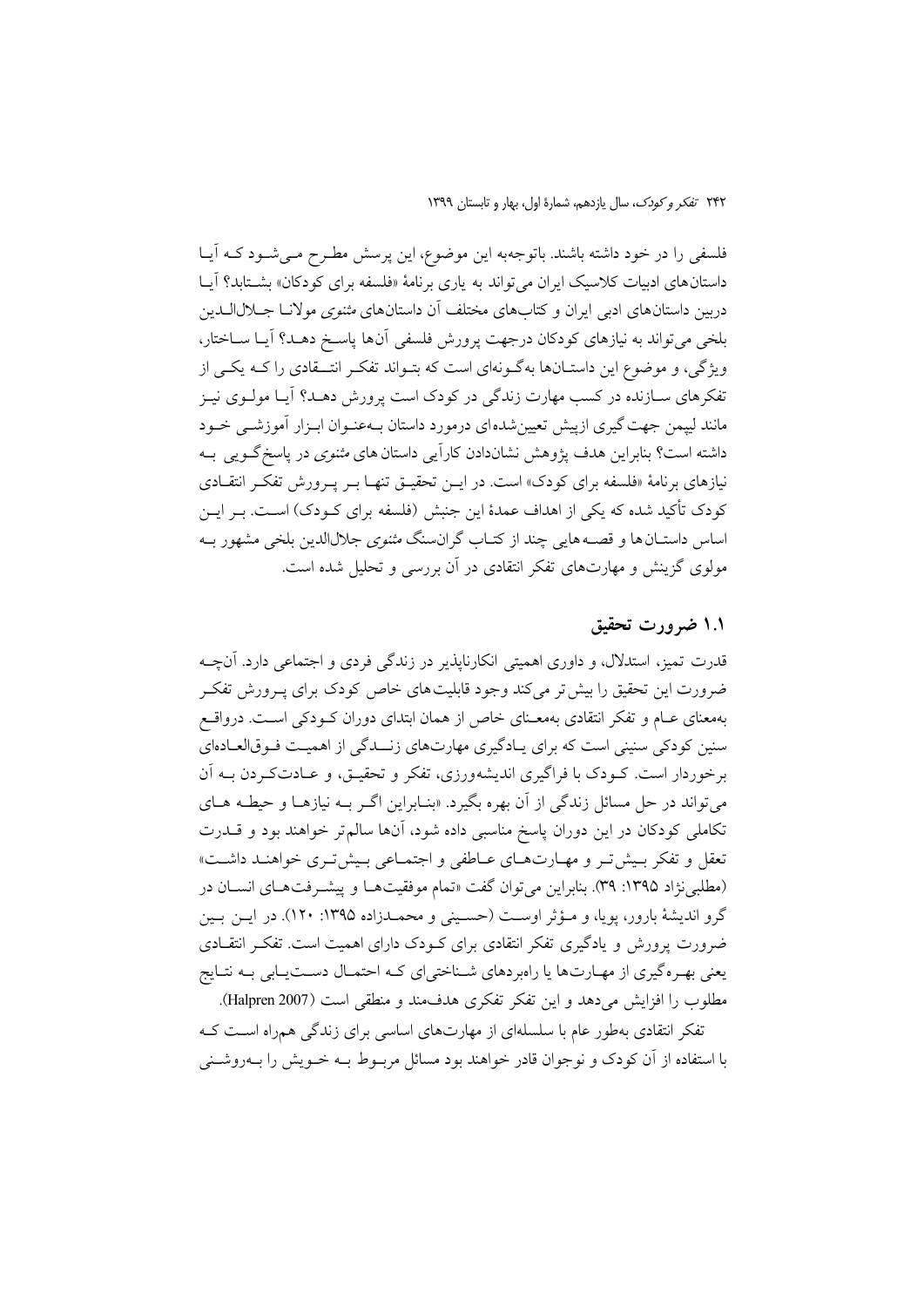درک کنند، اطلاعات لازم را جمعآوری و ترکیب کنند، و توانایی ارزیـابی، تحلیـل، و داوری آن را داشته باشند تا بتوانسـد استـــدلال كننــد و بــه ارزيــابي مســائل و مشــكلات بيردازنــد. ازطرفديگر، داستان «معمولي ترين سرآغاز براي تشويق كودك بــه تعميــق و وســيلهٔ طبيعــي برای پرورش تفکر، دانش، و مهارتهای زبانی فراهم میکند» (حسینی ۱۳۸۴: ۴۵). هرچنــد محققان و يژوهش گران زيادي ازجملـه متيـو ليـيمن درصـدد اسـتفاده از داسـتان درجهـت آموزش تفکر انتقادی و کسب مهارتهای آن بر آمدهاند و معتقدند «بهمحض ایـن کـه کـودک تحصيل خود را آغاز كند بايد به آموزش تفكر براي او يرداخته شــود، زيــرا بهبــود وضــعيت فکری او به همهٔ حوزههای یادگیریاش نفوذ میکند» (فیشـر ۱۳۸۵: ۴۵)، امـا فلسـفه بـرای کودک از مباحث نوپا در کشور ما محسوب میشود. این برنامهٔ آموزشی برخلاف آنچــه در ظاهر بهنظر می رسـد بــهدنبـال آن اسـت کــه شــيوهٔ صــحيح تفکـر را بــه کودکـان بيــاموزد، بهگونهایکه کودک بتواند قدرت تفکر انتقادی را بهشکلی کاربردی فرابگیرد.

باوجوداین، یکی از جدیترین خلأهایی که در حوزهٔ فلسفه برای کودک حس می شـود دردست نبودن کتاب هایی است که این فرایند را در قالب بومی بـه مخاطـب داخلـی معرفـی کند. درواقع، جای کتاب هایی با شاکلهٔ ویژگیهای بـومی و اســلامی در ایــن حـــوزه خــالی است. فلسفه برای کودکان موضوعی است که بهتـازگی از ســوی آمــوزش و پــرورش نيــز موردتوجه قرار گرفته است؛ بااین حـال و حتــی در ایــن ســطح نیــز بــا مشــکلات مختلفــی مواجهیم، ازجمله اینکه کتـابهای ارائهشده به دانش[موزان در مقطع ششم دبستان با عنــوان تفکر و پژوهش ایرادهای مختلفی دارند که در اینجا مجال پرداختن بـه همـهٔ آنهـا نیسـت. بنابراین در سطح آموزشی نیز آنچه مفهوم اصلی این طرح محسوب می شود بهدرستی بیـان نشده و کاملاً با ماهیت اصلی طرح متفاوت است. تعدد مفاهیم و موضوعات مناسـب تفکـر، خـَـلق موقعیتهای چـالش[فرین و کندوکاویــذیر، و بــهکـارگیری بســیاری از مهــارتهــای فکری همچون تمثیل، استدلال، تمایز، و … که کودک را بهشیوهٔ غیرمسـتقیم تحـت تعلـیم و تربیت قرار می دهد از ویژگی هایی است که حکایـات *مثنــوی*، ایــن اثــر ســترگ، را مناســب بحث فلسفي كودكان مـي ســازد و همــين امــر ضــرورت تحقيــق، پــژوهش، و كنــدوكاو در داستانهای پررمزوراز *مثنوی مو*لوی را فـراهم مـی|ورد. مولانـا معتقـد اسـت فکـر درسـت تفکری است که راهگشای انسان در مسائل مهم زندگی باشد:

فکر آن باشد کــه بگشــاید رهــی می راه آن باشد که پیش آید شَــهی (مولوی ۱۳۷۵: ۲/ ۳۲۰۷)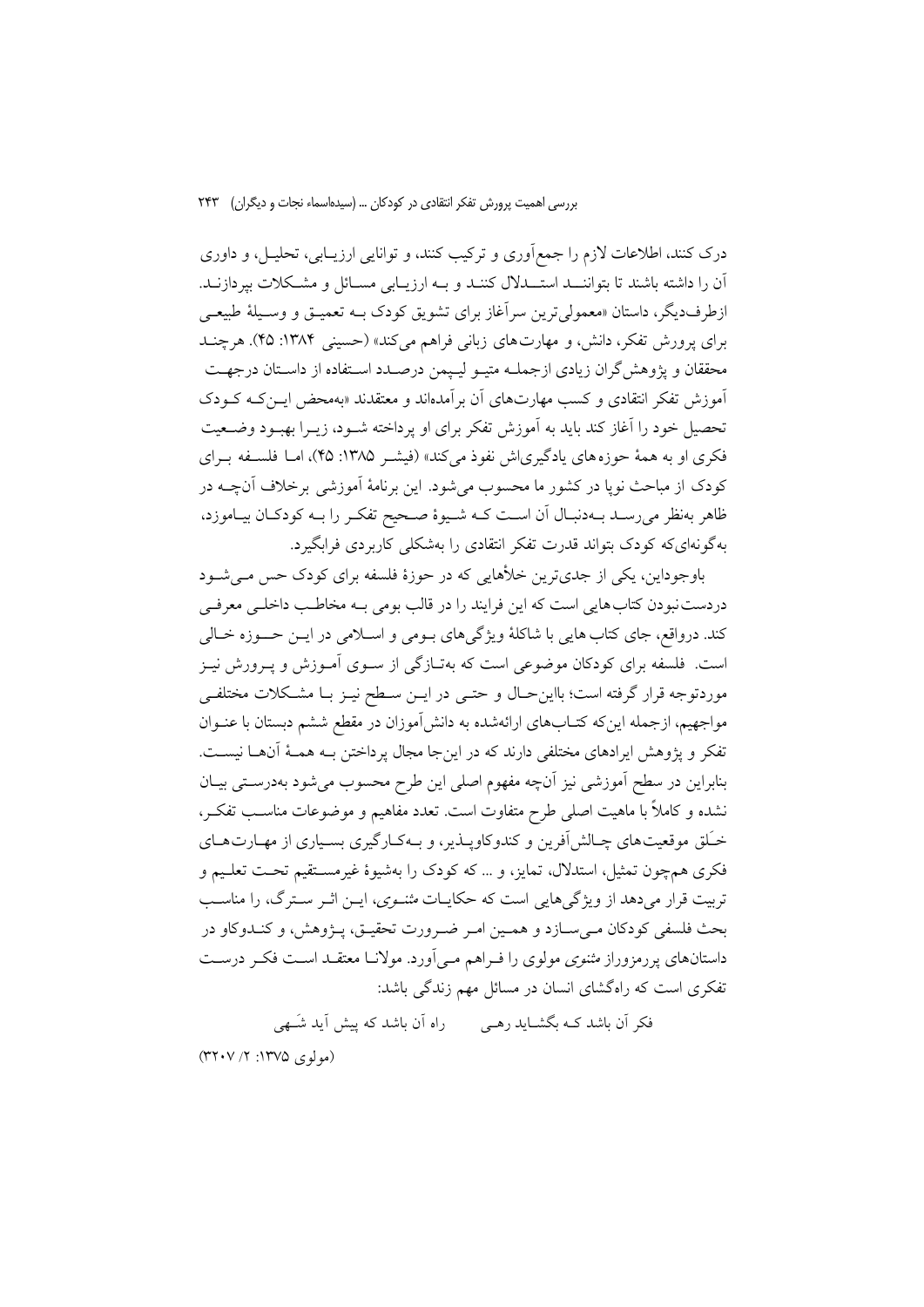### ٢.١ ييشينة تحقيق

دربارهٔ تفکر انتقادی دهها مقاله بهزبان فارسی نوشته شده است که می توان آنها را در چنـد دستهٔ اصلی طبقهبندی کرد:

### $1.7.1$

پژوهش هایی که در آن عوامل مؤثر در تفکر انتقـادی و تــأثیر تفکــر انتقــادی در مقولــه هــای مختلف بررسی شده است. بیش تر پژوهشها در این دسته جای می گیرند؛ مانند: ـ «تأثیر دورهٔ اَموزش تفکر انتقادی بر سبکهای تصمیمگیری و سبکهای حل مسـئله» (زارع و نهروانیان ۱۳۹۶). یافتههای این پژوهش نشان میدهـد سـطوح تفکـر انتقـادی در سـبک تصـمیمگیـری و سبکهای حل مسئلهٔ دانشجویان تأثیر گذار است. ـ «بررسي رابطهٔ سواد اطلاعـاتي و تفكـر انتقـادي در دانشـجويان» (يكتـاي كوشـالي و دیگران ۱۳۹۶). نگارندگان این مقاله معتقدند که وجود تفکر انتقادی در سواد اطلاعاتی دانشجویان علـوم پزشکی بهدلیل یادگیری همیشگی و به روزبودن از اهمیت زیادی برخوردار است. نتایج ایــن پژوهش نشان میدهد که نمرهٔ سواد اطلاعاتی و تفکر انتقادی در واحدهای تحت پـژوهش ضعيف ارزيابي مي شود. بنابراين باتوجهبه اهميت دو مقولهٔ تفکر انتقــادي و ســواد اطلاعــاتـي در پیشرفت تحصیلی و موفقیت حرفه ای ضرورت دارد متصدیان و سیاسـت گـذاران حــوزهٔ أموزشي بهنحوي بر أموزش أن تأكيد ورزند. ـ «تأثير تدريس مهارت هاي تفكر انتقادي بر انگيزهٔ زبانآموزان سـطح پيشــرفتهٔ ايرانــي» (رجعتي و ديگران ۱۳۹۶). نتايج بهدستآمده مي تواند پي آمدهايي براي معلمان داشته باشـد. معلمـان مـي تواننــد از طریق بهکاربردن مهارتهای تفکر انتقادی در کلاس هایشان به بالابردن انگیزهٔ دانــش[مــوزان خود کمک کنند و یادگیری آنها را بهبود بخشند. دیگر پژوهشهایی از این نوع: ـ «اثر أموزش تفکر انتقادی بر سبکهای حل مسئله و یادگیری خودراهبر» (زارع و نهروانيان ۱۳۹۶)؛

ـ «تعیین میزان اثربخشی اَموزش مهـارتهـای تفکـر انتقـادی بـر درک مطلـب و نــوع رامبر دهای یادگیری مورداستفادهٔ زبانآموزان» (سادات واحدی و ابراهیمی ۱۳۹۶)؛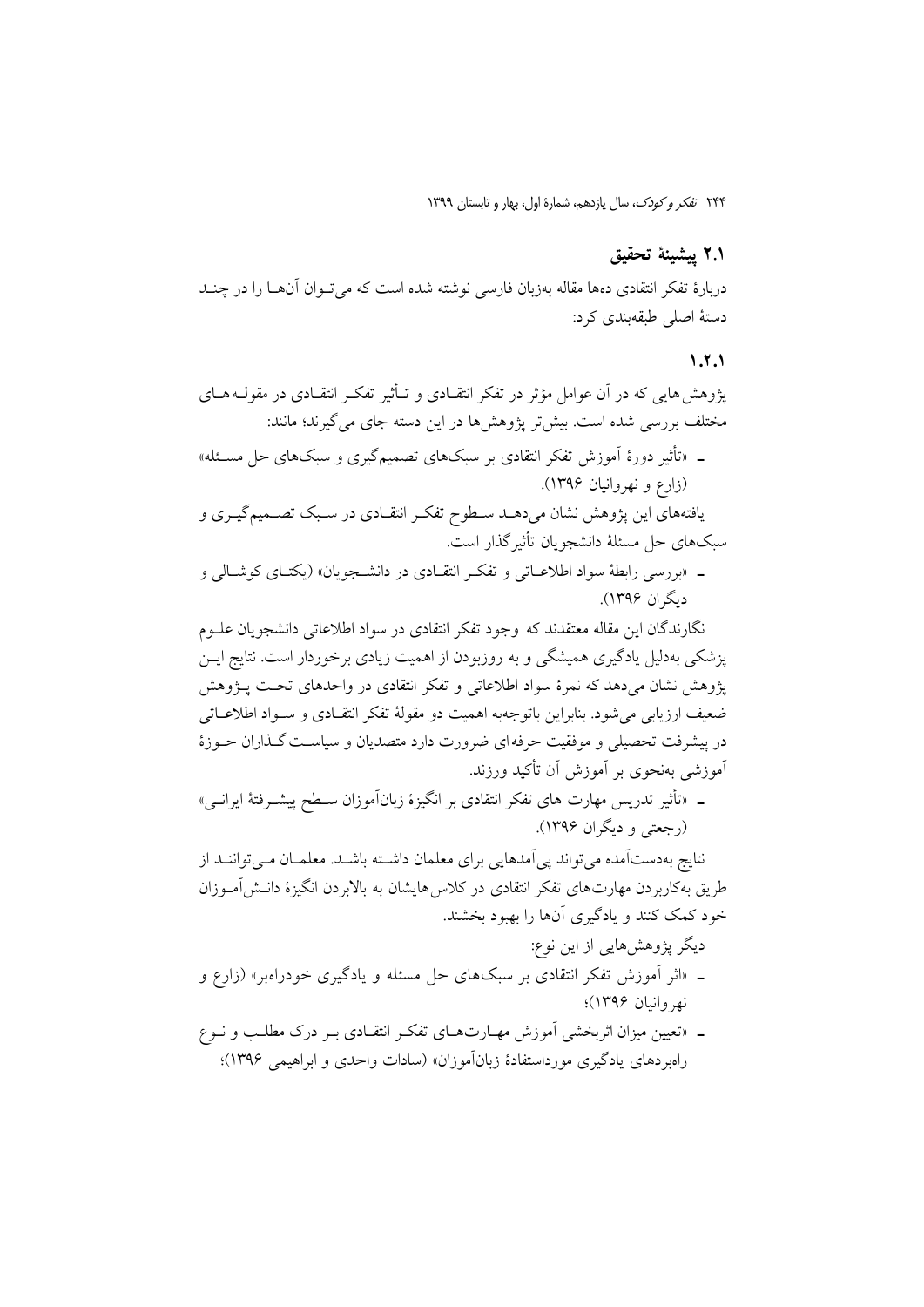ـ «بررسی تأثیر بازیهای رایانهای بـر تفکـر انتقــادی دانــشآمـوزان» (اســماعیلی و دیگران ۱۳۹۶).

### $Y,Y, Y$

یژوهش هایی که در آن فلسفه برای کودکان و همچنین اهمیت آن بررسی شده است: ـ «آموزش فلسفه برای کودکان» (برهمن و خدایی بخش ۱۳۹۶)؛ ـ «داستانهایی برای برنامهٔ فلسفه برای کودکان مبتنی به تفکه انتقادی» (ف وزان ف و اعجم ۱۳۹۵)؛ ـ «اثربخشی اَموزش فلسفه به کودکان بر راهبردهای یادگیری دانـش[مــوزان و پایــداری اَن در طول زمان» (برنجکار و قدسی ۱۳۹۷)؛ ـ «آموزش فلسفه به کودکان و نوجوانان؛ چالش۵ای کنونی و طـرح راهکارهـایی بــرای آينده» (نجفي و هرندي ١٣٩٨)؛ ـ «اثربخشی آموزش فلسفه به کودکان بـر احسـاس تنهـایی و ناامیـدی دانـش[مـوزان» (سهرابی ۱۳۹۸).

در برخی از این مقالات نویسندگان همچنین داستانهایی را کـه مناسـب آمــوزش تفکــر انتقادی میدانند معرفی و بررسی کردهاند.

#### $T.T.1$

پژوهشهایی که جایگاه تفکر انتقادی در تعلیم و تربیت اسلامی را بررسی کردهاند:

- ـ «تربیـت اجتمـاعي از دیـدگاه امـام علــي (ع) و برنامــهٔ اَمـوزش فلســفه و كــودك» (قدمیاری ۱۳۹۵)؛
- ـ «جایگاه تفکر انتقادی در تعلیم و تربیت اسلامی مبتنــیبــر ســند برنامــهٔ درســی ملــی» (کریمیان و دیگران ۱۳۹۶)؛
- ـ «تبیین و تحلیل زمینههای سازواری و همگرایی مؤلفههـای تفکـر انتقـادی بـا تربیـت ديني» (همايونفر و سجادي ١٣٩۵)؛
- ـ «تربیت فکری و عقلانی کودکان در الگوی تربیتی اسـلام بـا نگــاه تطبیقــی بــه طــرح آموزش فلسفه به کودکان» (خطیبی ۱۳۹۴).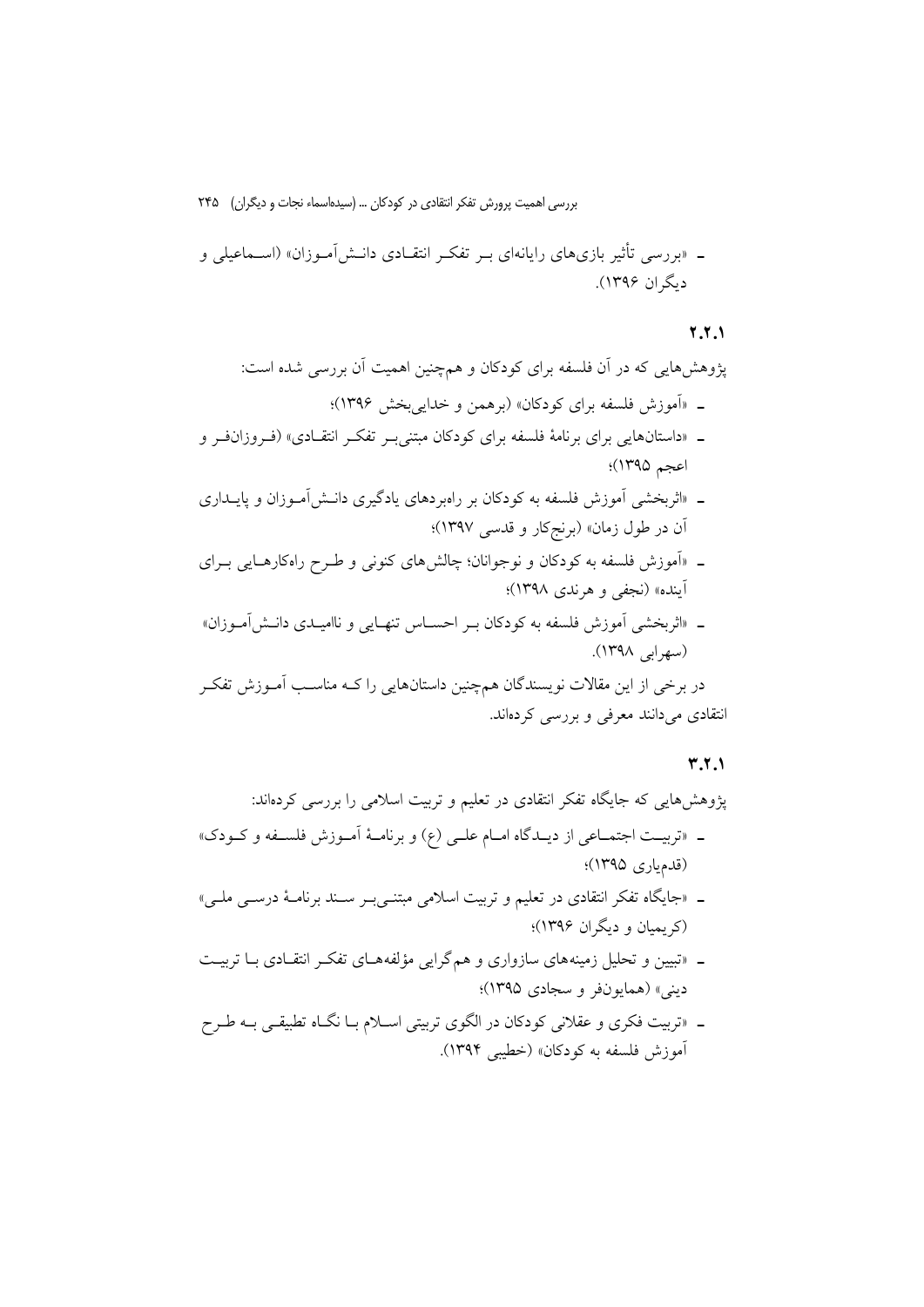### $f.7.1$

پژوهش،ایی که مربوط به بررسی تفکر انتقادی و برنامهٔ آموزش فلسفه به کودکـان از طریــق متون ادبیات فارسی و آثار بهنام فرهنگ و زبان فارسی است؛ ازجمله:

- ـ «تأثیر داستانهای *کلیله و دمنه* بر مهارتهای تفکر انتقادی، اســتدلال، و پرســش گــری با استفاده از برنامهٔ فلسفه برای کودکان» (ماهروزاده ۱۳۸۹)؛
- ـ «تأملي بر شيوههاي يرورش تفكر انتقادي در قالب ادبيات كودكان» (انصاري ١٣٨٨)؛
- ـ «کارکرد *گلستان سعدی در نظام آموزشی امروز بر اساس مبانی فلسفه بـرای کودکـان»* (جعفريور وخردمند ١٣٩٧)؛
- ـ «بازخوانی داستانهای *مثنوی* برمبنـای مؤلفـههـای تفکـر فلسـفی و تــدوین راهنمـای داستانها برای استفاده در اجتماعپژوهی» (عظمت مدارفرد و نصرآبادی ۱۳۹۸)؛
	- ـ «مثنوی مولوی، هوش معنوی، و لذات فلسفه برای کودک» (نوحی ۱۳۹۵)؛
- ـ «بررســي و مقايســـهٔ شــيوهٔ آمــوزش تفكــر نــزد فريدالــدين عطــار و متيــو ليــپمن» (بناهي ١٣٩٠)؛
- ـ «خوانش فلسفی گزیدهٔ متون داستانی کلاسیک فارسی متناسب بـا اهـداف برنامـهٔ فلسفه برای کودکان» (حسبی و دیگران ۱۳۹۲).

اما آنچه این یژوهش را از پژوهش های دیگر در چهارچوب حوزهٔ فلسفه برای کودکـان متمایز می سازد تمرکز بر پرورش تفک انتقـادی در کودکـان از طریــق داســتانهــای منظـوم *مثنوی* با نگاهی عمیق به پتانسیل های موجود در حکایت های *مثنوی* ازجمله تعدد مفــاهیم و موضوعات مناسب تفكر، خـَـلق موقعيــتـهــاي چـــالش أفـرين و كندوكاويـــذير، و ســاختار چندمعنایی داستـانهاست که کودک بسته به رشد و توانـایی ذهنـی خـود بـه تحليـل آنهـا می یر دازد. ازهمه مهم تر، شیوهای که مولوی به ای روایت داستان خــود برمــی گزینــد نقــش اساسی در جلب اعتماد کودک بهعنوان مخاطب داستان و نهایتـاً پــرورش تفکــر انتقــادی در وی دارد. پهعبارتدیگر، مولوی حضوری نامحسوس یا مستتر در داسـتانهـا دارد و درمقـام نویسنده بی طرفی خود را حفظ کرده و دریی القای نظر خـود بــه خواننــده و تعمـیم عقیــدهٔ خود در سراسر داستانها نبوده است و می توان گفت که مناسبات منتقدانه در اثر حفظ شـده و به خوانندهٔ داستان اجازهٔ انتخباب و نتیجیهگیری داده است. همین امیر سبب شید کیه نگارندگان این پژوهش را انجام دهنـد و ضـرورت چنـین پژوهشـبی (کــه تــاکنون صــورت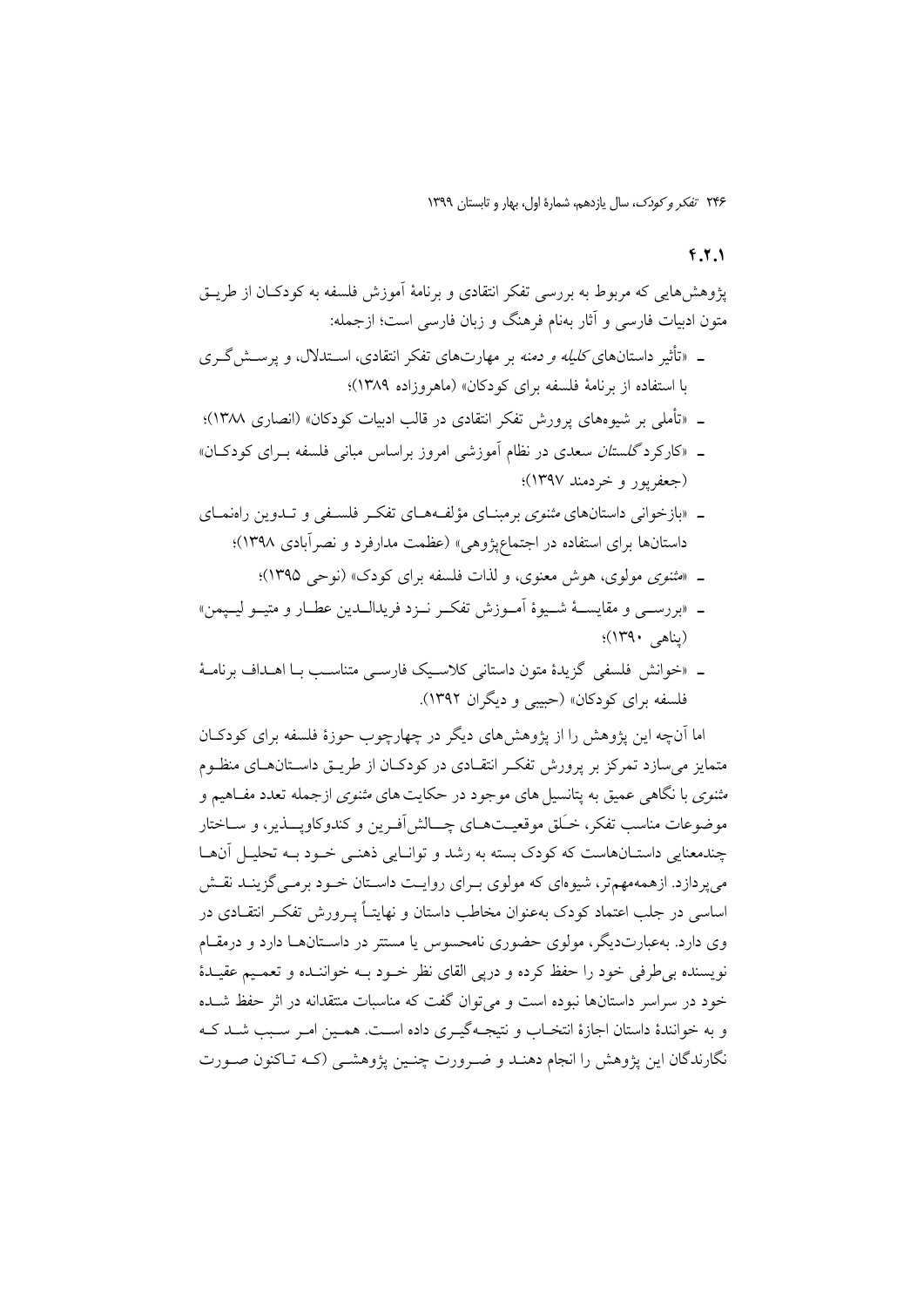نگرفته بود) در حوزهٔ فلسفه برای کودک و پرورش تفکـر انتقــادی در کــودک بــا اســتفاده از *مثنوی مولوی بهعنوان یکی از متون کلاسیک ایرانی بیش تر احساس شو*د.

۲. اهمیت تفکر انتقادی و جایگاه داستان در پرورش تفکر انتقادی در کودک

تفکر جریانی است که میتوان برای آن مراتبـی برشـمرد و هـر مرتبـه دارای خصـلتهـایی است که آن را از مراتب دیگر متمایز میکند. این مراتب عبارتانـد از: تفکـر منطقـی، تفکـر انتقادی، و تفکر خلاق تفکر منطقی مبتنی بر معیارهای پذیرفتهشــده و موردتوافــق اهــل نظــر است؛ تفکر انتقادی مرحلهای والاتر است و مرحله ای است که مفروضات را موردتأمل قـرار می دهد و تفکر خلاق به ارائهٔ راهحل هایی می پردازد. ممکن است تفکر انتقـادی در مرحلـهٔ نخست جایگاهی نداشته یا مقبول نیفتاده باشد، اما درواقع پلی است بـرای حرکـت از تفکـر منطقی بهسوی تفکر خلاق؛ زیرا تا دربارهٔ آنچــه از تفکـر منطقــی حاصــل مــی شــود تــأملی صورت نگیرد و به راهکارهای جدیدی دربـارهٔ رسـیدن بـه راهحلـی نـوین اندیشـیده نشـود ضرورت ارائهٔ رو به های متفاوت که از مؤلفـههای تفکر خــلاق است درک نمــی شود. لیــیمن تفکر انتقادی را چنـیـن تعریف میکند: «تفکر انتقادی تفکری ماهرانــه و مسـئولانه اسـت کــه قضاوت خوب را تسهيل مي كند، زيرا الـف) متكـي بـر معيارهـايي اسـت؛ ب) خوداصـلاح است؛ و ج) به زمینه حساس است» (لیپمن ۱۳۸۳: ۳۹). Siegle معتقد است که تفکر انتقــادی از طريق زمينهسازي، تمايلات شخصيتي، عادات ذهن، و صفات شخصيت ظهور مـي كنــد و متفکر انتقادی قادر است دلایل عملش، قضاوتش، و ارزیابی هایش را بر آن اساس ارائه دهــد (Siegle 2003).

تفکر انتقادی را میتوان از ضروریات زنـدگی مـدرن دانسـت. تازمـانیکـه مـردم درپـی كشف حقيقت و بهدنبال دلايلي براي رد يـا قبـول قضـايا هسـتند وجـود تفكـر انتقـادي از ضروريات است (Facione 2007). درواقع بهترين راه براي بهبود كيفيت تجربة انســان اســت. یکی از مهمترین نیازهای عصر حاضر در زمینهٔ تربیت کودکـان و نوجوانـان دســتپـابی بـه مهارت تفکر انتقادی است. کسب مهارتهای تفکر انتقادی ریشه در دیدگاه تربیـت انتقــادی دارد. «یکی از اهداف نهایی تعلیم و تربیت انتقادی آمادهسـازی شـهروندانی آگـاه و انتقـادی برای مشارکت فعال در جامعه است. بـر ایـن اسـاس پـرورش مهـارتهـای تفکـر انتقـادی بهعنوان یکی از اهداف بنیادی نظامهای آموزشی اعم از مدارس و دانشگاه تلقبی مـی.شــود» (ديناروند ١٣٨٧: ١۶).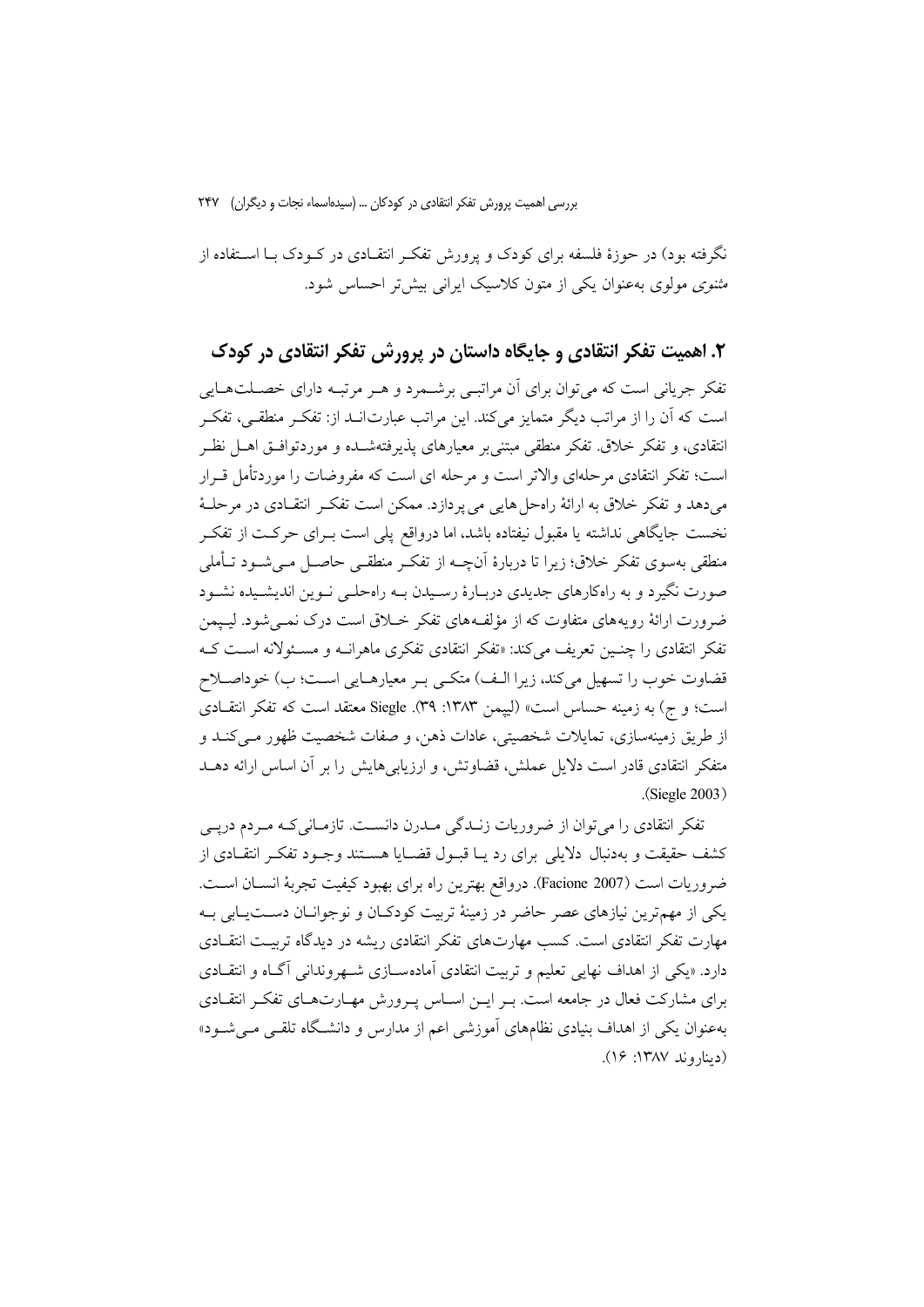تفكر انتقادي زمينهساز رشد شناختي، اجتمــاعي، روانــي، اخلاقــي، و علمــي اســت. بهنظر لیپـمن، «دورههـای کـودکی و نوجــوانی دورههـای حسـاس بــــرای آمـــوزش تفكرند» (فيشر ١٣٨٥: ٢٨). وي همچنين معتقد است: هدف برنامهٔ أموزش فلسفه بـراي كودكان آموزش تفكر به كودكان و كمـك بــه آنهــا درجهــت انتخــاب آگاهانــه اســت. همانطورکه قبلاً نیز گفته شد، تفکر انتقادی بهطور عام قرین سلسلهمهارتهـایی اسـت که از دید افراد مختلف تفاوت هایی میان این مهارت هـا وجـود دارد. یکـی از نخسـتین کسانی که بهتفصیل به مهارت های تفکر انتقادی یرداخـت رابـرت انـیس بـود. پــس از انیس افراد بسیاری ازجمله پیتر فاسپونه، ادوارد گلیـزر، الـک فیشـر، ریچـارد یـل، و … فهرستهایی مشتمل بر مهارتهای تفکر انتقـادی ارائـه کردنـد کـه گـاه شـباهتهـا و تفاوتهایی با فهرست انیس داشت، اما آوردن همهٔ آنها در این مجال اندک امکانپــذیر نیست. نگارندگان بهدلیل همهجانبهتربودن و بـهروزآمـدتربودن فهرسـت پـل را بـهعنـوان مبنای این پژوهش قرار دادهاند. از نظر پل، آموزش تفکر انتقادی مستلزم راهبردهایی است كه هم شناختي اند (يعني منطقي و تفكر خلاق) و هم احساس \_ اخلاقي انـد (1993 Paul). یس از جست وجو در آثار گوناگون وی بخشی از مهارت های انتقادی استاندارد از نظـر یل بهشرح ذیل ذکر می شود:

١. طرح پرسش؛ ٢. استنباط و تفسير؛ ٣. اطلاعـات، داده، مشـاهده، و تجربـه؛ ۴. نتيجه؛ ۵. آزمودن حقانيت؛ ۶. توضيح؛ ۷. پيشفرضرهـا؛ ۸. ديــدگاههـای گونــاگون؛ ۹. انصاف ذهني؛ ١٠. تواضع فكرى؛ ١١. رشادت فكرى؛ ١٢. همراهي ذهني؛ ١٣. استحكام فکری؛ ۱۴. اطمینان در تفکر؛ ۱۵. قابلیتهای استدلال؛ ۱۶. تسـلط بـر خودمحـوری؛ و ۱۷. خو دگر دانی ذهنی.

تفکر اساسی ترین ویژگی برای معرفی انسان است. انســان از عمــل ســر برمــی آورد و بــا عمل تغییر ایجاد می کند، اما در تفکر است که تثبیت مـی شـود (قاضـی مـرادی ۱۳۹۳: ۵۵). لييمن ميان تفكر عادي و تفكر انتقادي تميز قائل مي شود. «تفكر عـادي سـاده و فاقـلـ مــلاك است، اما تفکر انتقادی پیچیده تر و برپایهٔ ملاکهای عینی است. او از معلمان مبی خواهـد تـا تغییرات لازم را (از تفکر عـادی بــهســمت تفکــر انتقــادی) در دانــش[مــوزان پدیــد آورنــد» (ارنشتاین و هانکینس ۱۳۷۳: ۱۷۴).

می توانیم تفاوت های میان تفکر عادی و تفکر انتقادی از دیدگاه لییمن را در جــدول زیــر مشخص و آنها را با هم مقايسه كنيم: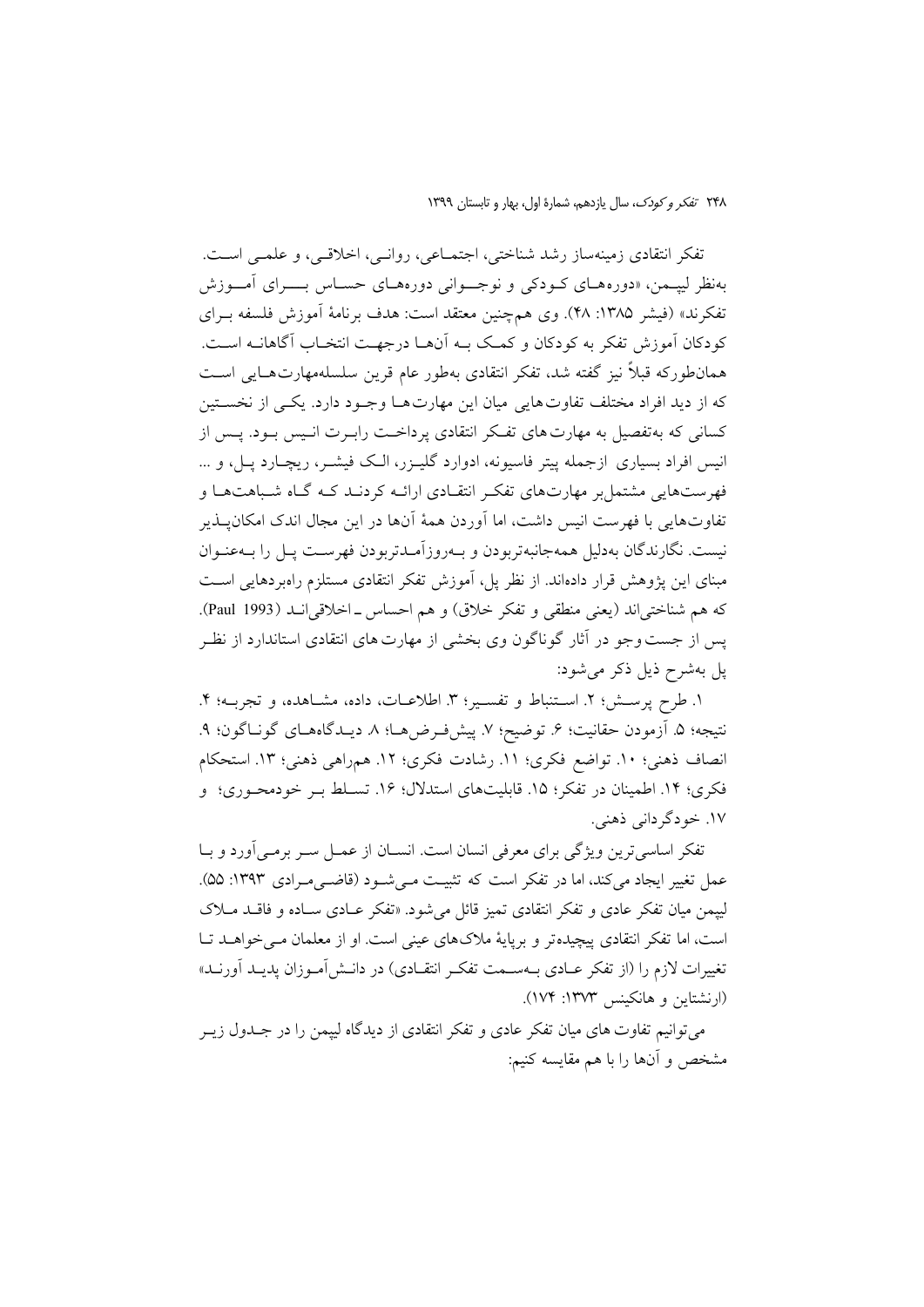| تفكر انتقادى           | تفكر عادى         |
|------------------------|-------------------|
| تخمينزدن               | حدس زدن           |
| ارزش یاب <i>ی</i> کردن | ترجيحدادن         |
| طبقەبندى               | گروهېندي          |
| فرض كردن               | باورکر دن         |
| استنتاج منطقى          | استنتاج           |
| اصول دركشده            | مفاهيم همخوان     |
| توجه به روابط متقابل   | توجه به ارتباطات  |
| فرض كردن               | تصوركردن          |
| پیش نهاد با دلیل       | پیشنهاد بدون دلیل |
| قضاوت با معيار         | قضاوت بدون معيار  |

جدول ١. مقايسهٔ تفکر عادي و تفکر انتقادي از ديدگاه لييمن

لیپمن پس از تعیین تمایز میان دو تفکر مطابق جدول ۱ نتیجه گیــری مــیکنــد کــه تفکــر انتقادی پیچیده تر و مستلزم فرایندهای عالی ذهن و قضاوت برمبنای شواهد و مدارکی است که با مشاهدهٔ فرد بهدست آمده است و استادان بایــد بــرای جلــب علاقــهٔ شــاگردان مطــالبـی مطرح كنند كه متضمن «شوك و شگفتى فكرى» باشد (Lipman 1976). بنابراين بايد مطالـب و موضوعاتی برای کودک مطرح شود که جذابیت لازم را برای او داشته باشـد تـا منجـر بــه شکل گیری تفکری نقادانه در وی شود. هدف از آموزش تفکر انتقادی بـرانگیختن تردیــدها، سؤالات، و خوداصلاحي در جوانترها بهمنظور بهبود تجربهٔ اجتماعي و شخصي شــان اســت .(Dewey 1983; Vigutesky 1985; Poul 1992)

در زمینهٔ ضرورت و اهمیت اَموزش تفکر انتقادی به کودکـان مــیتــوان بــه مــوارد زیــر اشاره کړ د:

۱. تفکر انتقادی یکی از ابعاد اساسی وجـودی انســان اســت و پــرورش اَن ســبب رشــد آدمی می شو د؛

۲. تفکر انتقادی منطبق با ویژگی های عقلانی انسان مانند کنجکاوی و ترقی طلبی است؛ ۳. کــاربرديکــردن يــادگيري کــه در اَن يــادگيري براســاس فعاليــت خــودِ يادگيرنــده انجام مي شود؛

۴. برگرفته از اهداف اساسی تعلیم و تربیت است (هاشمیاننژاد ۱۳۸۰: ۱۷).

لپیمن در برنامهٔ «فلسفه برای کودکان» بر آن است که تا با طرحی نو وضعیت آمــوزش و یرورش را بهکلی دگر گون سازد. این برنامه، با هــدف آمــادهکـردن کودکــان کــه شــهروندان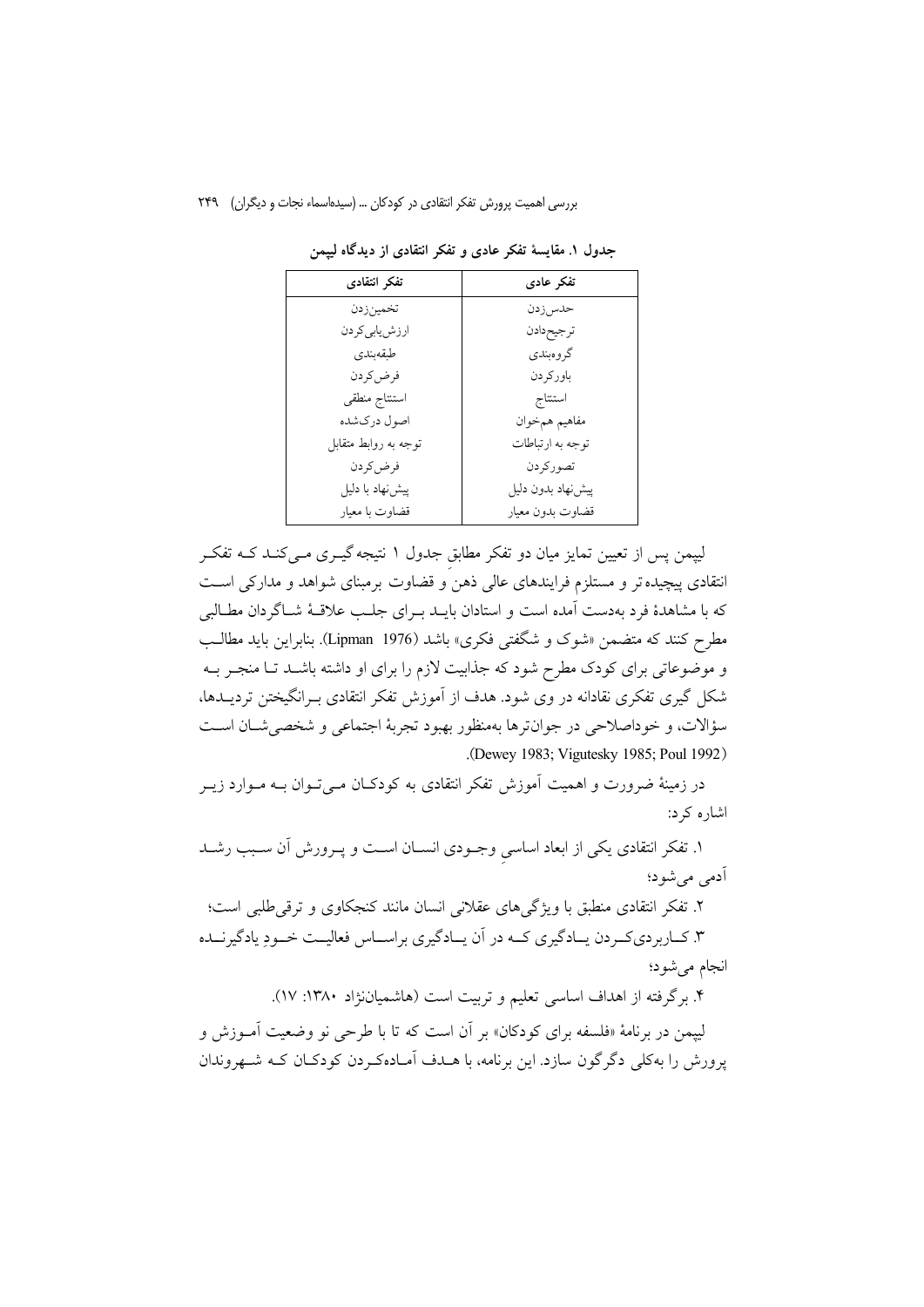جوامع کنونی|ند برای زندگی و تجارب شخصی و اجتماعی سرشار از معنـا، تأکیــد بســیاری بر ارتباطات انسانها دارد و درصدد است نظام آموزش و پرورش را متحول سازد کـه نتیجـهٔ آن کاهش مشکلات و تنش۵ا در جوامع است (ناجی و خطیبـی ۱۳۸۹: ۱۲). بــدیهی اســت که هرچهقدر سن یادگیرندگان پایین تر باشد درک و برقراری ارتباط با صحبتهای نظـری و انتـزاعي دشوارتر خواهد بود. كودكان نمي توانند استدلال را با زندگي روزمـرهٔ خـود عجـين كنند. كين (Kane) پيشنهاد ميكند:

بهجای کارهای آموزشی باید به ادبیات خوب روی آورد و شاهکارهای ادبی را بـه کودکـان آموزش داد. در همین راستا مکپک (McPeck) معتقد است اعمال مربوط به تفکر انتقـادی را نمي توان آموزش داد. بهترين كار ممكن آن است كه فضايي ايجاد كنيم تا دانـش آمـوزان به استفادة انتقادى از اين موقعيت ترغيب شوند (بهنقل|ز جهاني ١٣٨٢: ٤١).

داستان یکی از بسترهایی است که میتواند چنین فضـای عینـی و ملموسـی را فـراهم کند و این امر از مدتی پیش و بهویژه با اَغاز برنامههـای نهضــت فلســفه بــرای کودکــان و بهابتکار متیو لیپمن به کلاس های درس راه یافت. همکـاری افـرادی ماننـد آن مارگــارت شارپ (Ann Margaret Sharp) و فیلیپ کم (Philip Cam) به عنوان خالق داستان هـای فکـری به این برنامه قوت بیش تری بخشید. بنابراین باید به داستانهای ادبی بهمنزلـهٔ ابـزار آموزشــی نگاه کرد و داستانخوانی را جزء برنامه های اصلی کودکان درجهـت بـالابردن قــدرت تفکـر آنها و حل مسائل و معضلات و کسب مهارتهای مختلف زندگی آنهـا قـرار داد. آنچـه نقش داستان را بهمنزلهٔ ابزار آموزشی بارز میکند این است کـه داســتانهــا بــا بهــرهگیــری از ساختاری منسجم به شرح واقعه یا مجموعه ای از وقایع تخیلی میپردازنــد و موجــب رشــد شخصیتها، انگیزهها، و آهنگ داستان مـی شـوند و تجربـههـا را بـا خواننـده بـهاشـتراک مي گذارند. نکتهٔ مهم ديگر

انتخاب موضوعات این داستان ها از میان مسائل عادی و روزمره است. هدف این است که با اشاره به اهمیت ضممنی این وقایع بهظاهر پیش پاافتاده بتوان پیـچیدگیهای ذهـن و رفتار آنها را نشان داد و از این طریق خواننده را به تفکر واداشت (رشتچی ۱۳۸۹: ۴).

طی بررسی های صورتگرفته از سوی نگارندگان، بهدلیل ویژگی ســاختاری *مثنــوی* کــه حاوی موضوعات مناسب تفکر برای کودک است و همچنـین نـوع داسـتانسـرایی مولـوی، می توان از این اثر بهعنوان ابزاری درجهت آموزش تفکر انتقادی بهره برد. در ایــن بخــش بــه آشنایی پیش تر یا مولوی و شیوهٔ کار وی در *مثنوی می ی*ردازیم.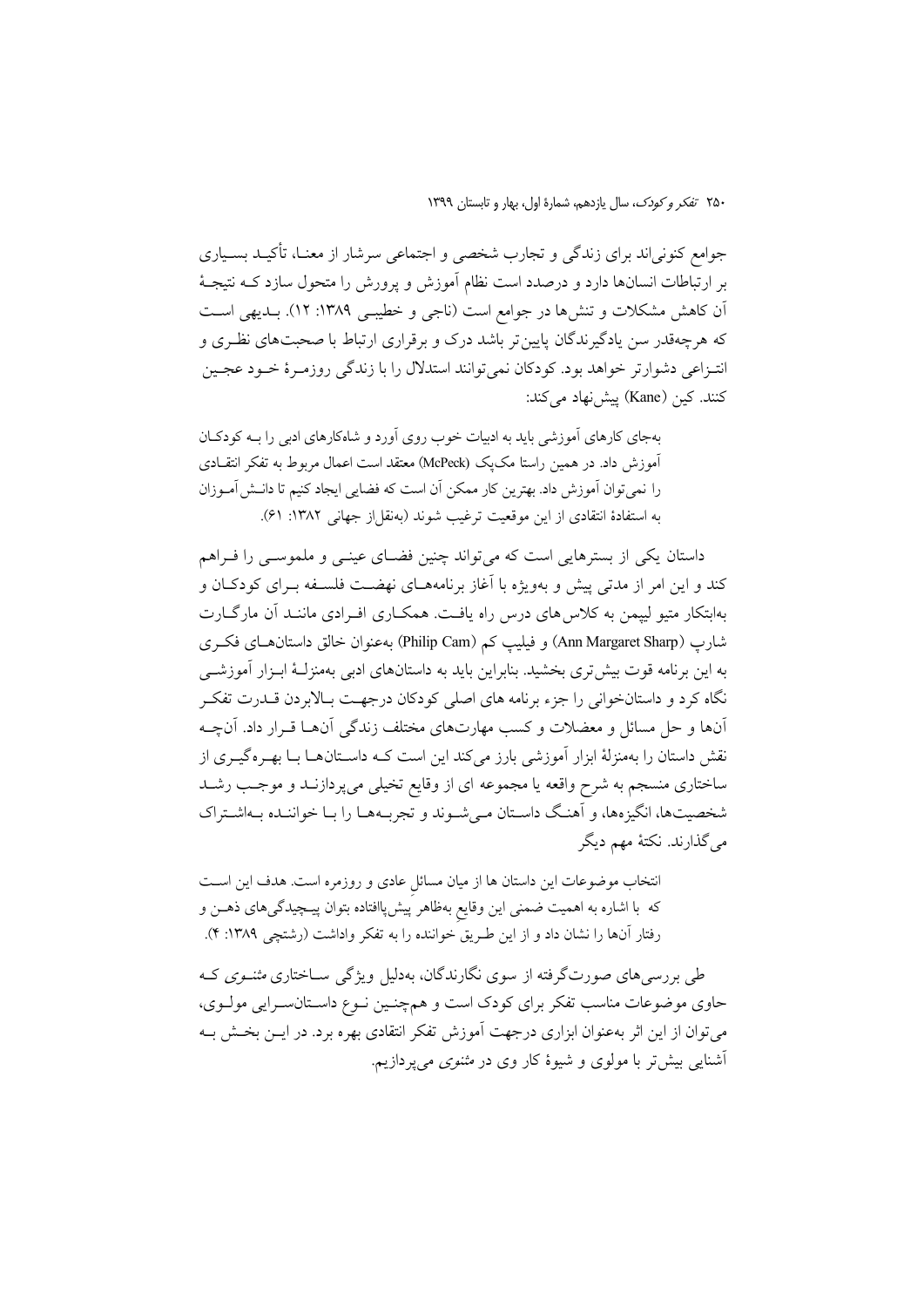## ۰۳ *مثنوی* و هنر داستان پردازی مولوی

مولانا جلالاللدين محمد بن سلطان العلما بهاءالدين محمد بن حسين در گسترهٔ ادب فارسـي همواره بهعنوان عارفی شاعر شناخته شده است، ولی باید گفت نهفقـط در عرفـان، بلکـه در عرصهٔ شاعری نیز بسیار خلاق و مبـدع بـوده و ایــن خلاقیــت هنــری او در تمــامی آثــار و اندیشههایش کـاملاً مشـهود اسـت. مجموعـهٔ آثـاری کـه هـماکنـون از ایـن شـاعر عـارف دردست٫س است درواقع درحکم دانشiامهٔ بزرگی از علوم، معارف، و هنرهایی است که تــا پیش از سدهٔ هفتم هجـري قمـري موردتوجـه دانشـمندان، حکيمـان، و شـعرا بـوده اسـت. خلاقيت جلالالدين محمد بلخي صرفاً در ارائهٔ راهكارها و بيان شيوههاي حل مسئله نيسـت، بلکه اصولاً خود طرح مسئله و بهچالشکشیدن ذهن و ضمیر خواننده نشان از بلـوغ فکـری و استعداد ذاتی دارد که این نکتـه بـا درنظرگـرفتن شـیوههـای داسـتانسـرایی او در *مثنـوی* توانسته است شخصیت منحصربهفردی از مولوی بسازد.

در کتاب *مثنوی معنوی ب*هتناسب از مقولههای فلسفی، کلامی، فقهـی، ادبــی، تفســیری، و علمي بحث شده است، اما هيچيک از اين مقولهها في نفسه مراد مولانا نيسـت، بلکـه وي در ورای ظواهر ابیات قصد دارد معانی مکتوم و سـربههُهـری (فلسـفهٔ زنـدگی) را بـه خواننـده منتقل کند. برخی از ادیبان *مثنوی* را تالی کتابهای آسمانی و برخی آن را مصحف ثانی نـام نهادهاند. اهمیت این کتاب نه ازآن(وست که از آثار قدیم ادبیات فارسـی اسـت، بلکــه از آن جهت است که برای بشر سرگشتهٔ امروز پیام رهایی و وارستگی دارد. مولوی بلخی در زمـرهٔ عارفانی است که در بستر دین با دستیابی به آگاهی کیهانی درصـدد حـل مسـائل مـادی و معنوی انسان از مجرای اندیشه و در قالب تمثیل و حکایت دل نشـین برآمـده اسـت. *مثنــوی* کتابی سراسر داستان است که با داستان «نبي» آغاز می شود و این «نبي» روح ناآرام مولاناسـت که از اصل خویش جدا مانده و در آرزوی بازگشت بـه اصـل نالـه و نفیـر دارد و سـینهای شرحهشرحه از درد فراق.

داستانهای *مثنوی* آینهٔ درخشان تجل<sub>ی</sub> اندیشه و تماشاگه فرهنگ و جهانبینی، آرمان هــا، روزگار، و وابستگی های فکری و اعتقادی مولاناست. زرین کوب می گویــد: «در *مثنــوی* اوج پرواز فکر بسـیار بلنـد اسـت و کسـی کـه از سـطح و ظـاهر قصـه مـیگـذرد در ورای آن اندیشههای بلند و هیجانهای لطیف و شریف بازمی یابد» (زرین کوب ۱۳۶۲: ۲). مولـوی بـا پیمانهٔ قصه همچون *قرآن کریم و قصص* آن معارف و تعالیم خود را عرضه میدارد و آن هـا را در قالب خاص یعنی داستان که موردتوجه خاص و عام است نقل می کند. «مولانا ب1زبـان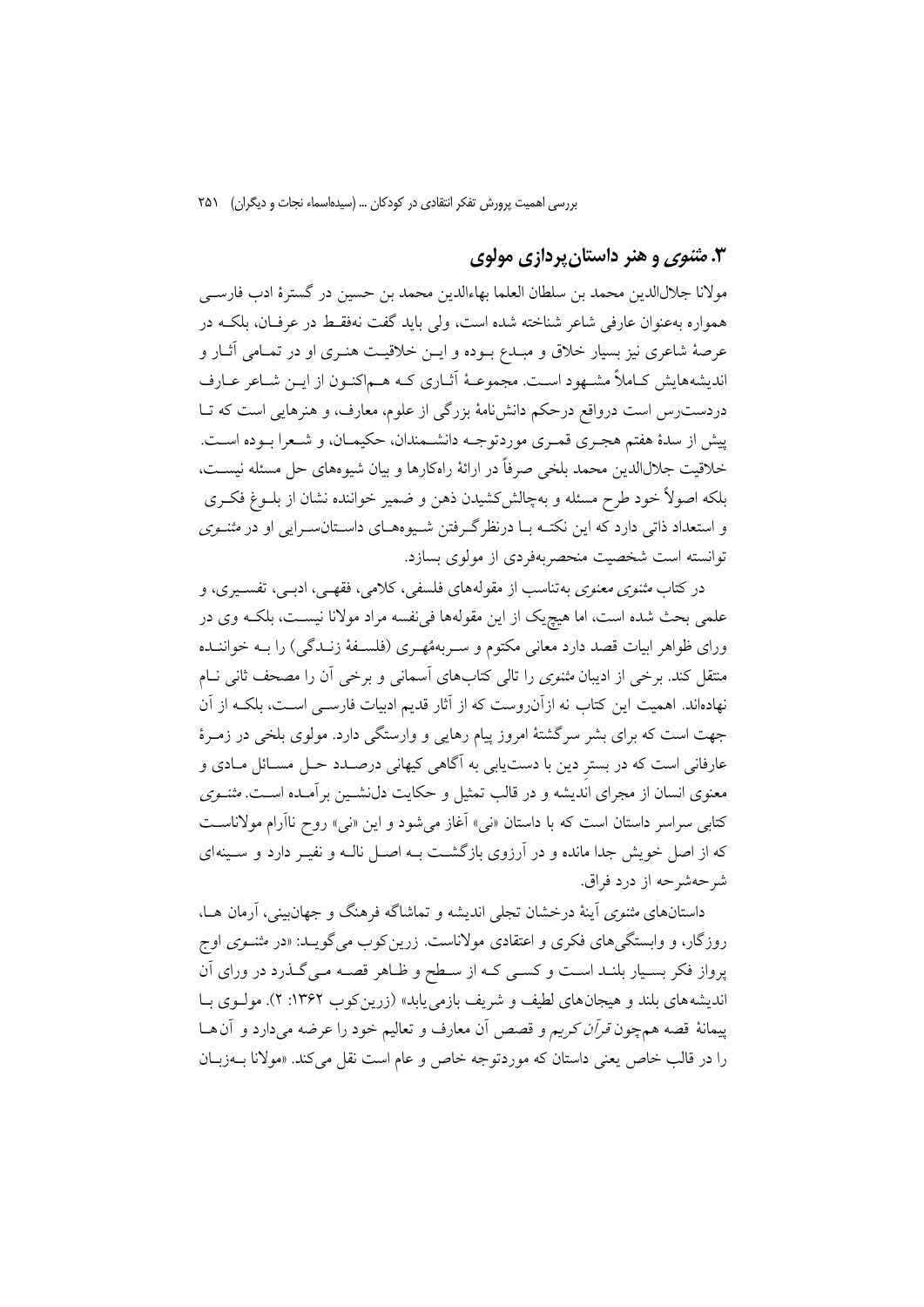ساده از همهچیز سخن می گوید. خدا، جهان هستی، موجودات، طبیعت، و همـهٔ کائنـات در مثنوي گفتوگوهايي دارند» (شفيعي ١٣٨۶: ١٨). او شاعري قصه گوست. بيـان اسـتعاري او را راحت به ساحت زبان داستان و چگونگی نــقل اَن کشانده است. در داســتانهــای *مثنــوی* تمام ظرفیتها و لایههای داستان برای کشیدن بار اندیشههای شاعر بهمیدان آمده است.

در گلوگاههای داستان، او فرصت می پابد از تمثیلها و قصـههـای کوتـاه بـینمتنـی برای بارگذاری معنای متن بهرهٔ کافی ببـرد و عمیـق تـر در سـاحت زبـان در کنـار ضربآهنگ داستانی به پیچیدهترین و گستردهترین نظام تداعی و زایش معنا برسـد  $(10.117A9, -1)$ 

مولوی فکر خلاق و بکر را امری فطری می پندارد و بر آن است که با فکر شیرین و ذکـر مُدام می توان زمینهٔ خلاقیت در اندیشه و تفکر منتقدانــه را فــراهـم آورد. وی انســان کامــل را الگوی تفکر درست و خلاق می شمرد. از دید وی «جهان آدمی» در هر لحظه با اندیشههای گوناگون او زنده و نابود میشود. درواقع، مولانا جهان را در ذهن انسان صـورتبنــدیشــده می بیند، بهنحوی که این جهان برای هر فرد آن گونه خواهد بود که خواهد اندیشید:

از یــک اندیشـــه کـــه اَیـــد در درون مـــــــ صد جهان گردد بــه یـک دَم ســرنگون  $(1 \cdot Y \cdot )YVQ \in L_{\mathfrak{so}}$ 

چو دو دیده را ببَستی ز جهان، جهان نَماند ته مسن جهان ز بیرون که جهان درون دیده است  $(141 \cdot 141)$  (مولوی)

### ۴. داستان های م*تنوی* عاملی درجهت شکل گیری تفکر انتقادی در کودک

اکنون توجه به این نکته دارای اهمیت است که دو اصل اساسی که داستانها و حکایتهـای م*ثنوی معنوی* را برای کودکان جــذاب و مؤکّــد مــی کنــد یکــی امــر الگــویردازی و دیگــری جهتدهی به خیال پر دازیهای آنها بههنگام شنیدن قصههای *مثنوی* اسـت. بــه ایــن ترتیـب هنگامیکه داستانهای *مثنوی* پس از بازنویسی و سـادهشــدن بــرای کــودک و نوجــوان نقــل می شود استدلال های گوناگونی را به آنها عرضه می کند. این رفتار اجتماعی کودک را ماننـد ذهن پذيرنده اي مي پندارد كه مي توان با بـذرافشاني هاي نيـكو از آن بـاري نيكـــو برداشــت. یس از کندوکاو در داستـانهای *مثنوی*، بیش از ۲۱۱ داستان مناسب بـرای کـودک شناسـایی شد؛ ازجملهٔ این داستان هـا «بـاز و بـط» (دفتـر سـوم)، «مایـهٔ چربـی سـبیل» (دفتـر سـوم)،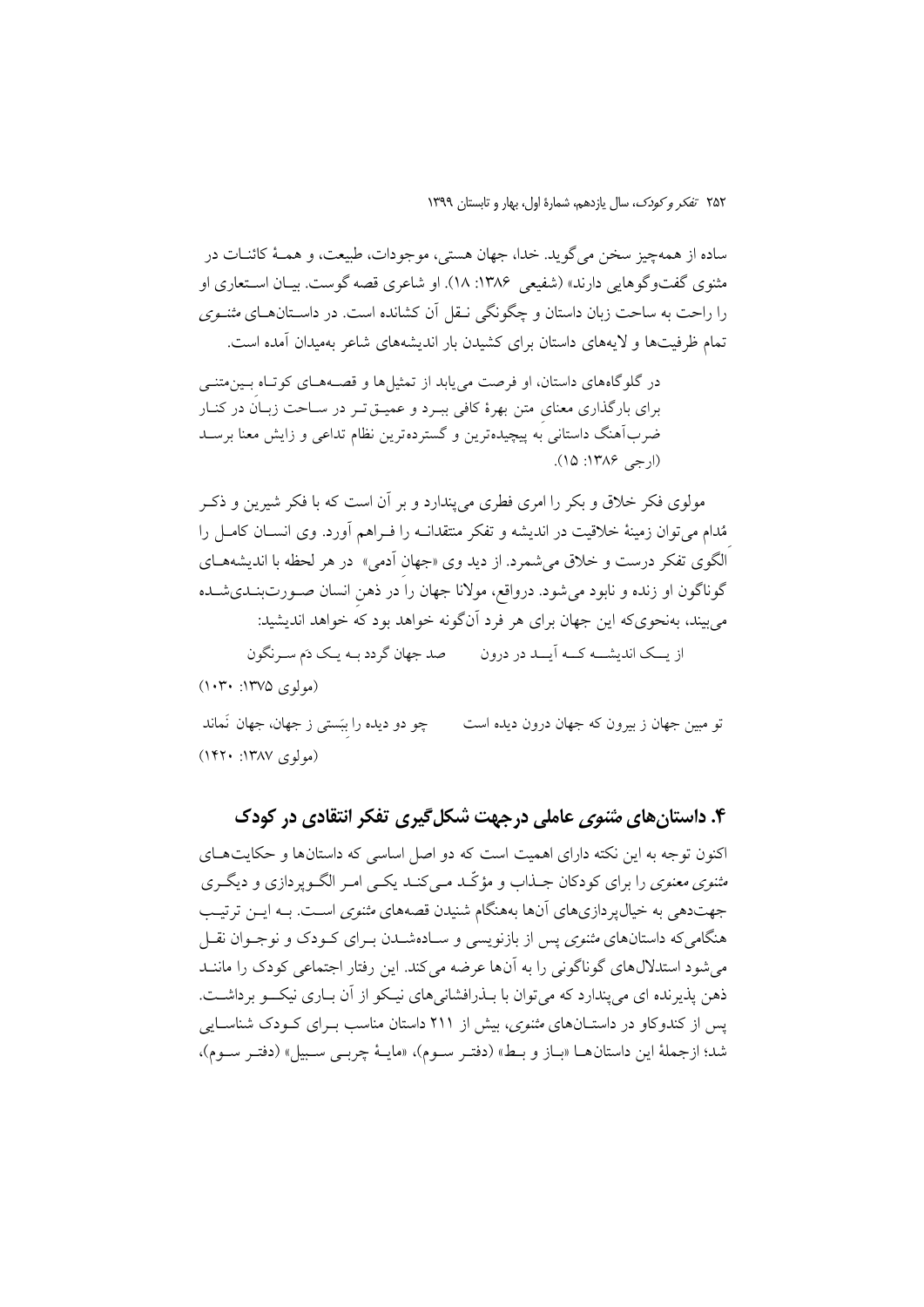«روستایی و شهری» (دفتر سوم)، «عطار و گِل خوار» (دفتر چهارم)، «دبـاغ و بــازار عطــاران» (دفتر چهارم)، «مارگیـر و اژدها» (دفتر سوم)، «نــذرکردن سگان» (دفتـر ســوم)، «جوشــیدن نخود در دیگ» (دفتر سوم)، «مرغ و صیاد» (دفتر چهارم)، «مکر خرگــوش بــا پــیلان» (دفتــر سوم)، «صياد و ماهيان» (دفتر سوم)، و ... است.

ساختار چندمعنایی داستانها از عـواملی اسـت کـه نگارنـدگان در داسـتانهـای *مثنـوی* درجهت تقویت تفکر انتقادی کودکان تحلیل و بررسی کردهاند؛ به این معنا کـه هـر داسـتان دارای سطوح گوناگونی است که افراد در طول دورههای مختلف زندگی خویش بـه درک و استنباط آنها می یردازند. بدون شک این داستانها دورهٔ سنی کودک و نوجوان را نیــز شــامل خواهد شد. داستانهای *مثنوی* درظاهر لایهای بیرونی از زنـدگی را نشـان مـیدهنـد، امـا در مرحلهٔ بعد شخصیت اصلی داستان بهتکامـل مـی(سـد و پوسـته هـای ظـاهربینی را در هــم می شکند و در همین جاست که داستان ها رویکردی درونی پیـدا مـیکننـد و بـهاصـطلاح از سطح به عمق میرسند. کودک بسته به رشد و توانایی ذهنی خود به تحلیــل آن و آنچــه در اّن روی مـی دهــد مــی پــر دازد و اَنچــه ایــن امکــان را بــرای وی فــراهم مــی اَورد ســاختار چندمعنایی داستان های *مثنوی است. دربارهٔ ساختار چن*ـدمعنایی داسـتان، کـارول هــولمبرگ نخستین کسی بود که با ارائهٔ الگویی که بر سطوح مختلف معانی یک مـتن دلالـت مـی کنـد شاگردان خود را به تفسیر متونی که در آنها از استعاره و تشبیه اسـتفاده شــده بــود تشــویق کرد. «این الگو که شامل چهار سطح حسی (عینی)، عقلانی (فکری)، تخیلـی (اسـتعاری)، و فرضي (اسطورهاي) بود بهمنزلهٔ اصلي سازمانيافته براي كلاس درس درآمـــد و بــه يــرورش شیـوههای انتقادی قــوهٔ شناخت و ادراک در شــاگردان منجـر شــد» (مـایرز ۱۳۷۴: ۲۷). در این بین کودک نیز، بهسبب ساختار چندمعنایی داستانهای *مثنوی*، در مواجهه با آن می آمـوزد که چگونه لایـههـای پنهـان داسـتان را کشـف کنـد و مهـارت تفسـیر و اسـتنباط را کـه از مهارتهای تفکر انتقادی است در خـود پرورش دهد.

[كودك بهعنوان خواننـدۀ داسـتانهـا و حكايـات *مثنـوى*] در طـول شـنيدن و خوانـدن داستان بهناگزیر از دیدگاههـا و نقطـهنظـرات قهرمـان (یـا قهرمانـان) و ضـدقهرمان (یـا ضدقهرمانان) داستان عبور میکند، در عواطف و نگرش آنها سهیم میشود، و سـرانجام با پیروزی یا احتمالاً شکست قهرمان داستان همراه با وی طعم پیـروزی یــا شکســت را مي چشد (خسرونژاد ۱۳۸۲: ۱۹۲).

چنین تجربهای برای کودک که با نوعی هـمذاتپنـداری هـمراه اسـت موجـب تفهـیم بسیاری از مطالب بهشکلی غیرمستقیم میشود و می تواند تفکر کودکـان را تحــتـتـأثیر قــرار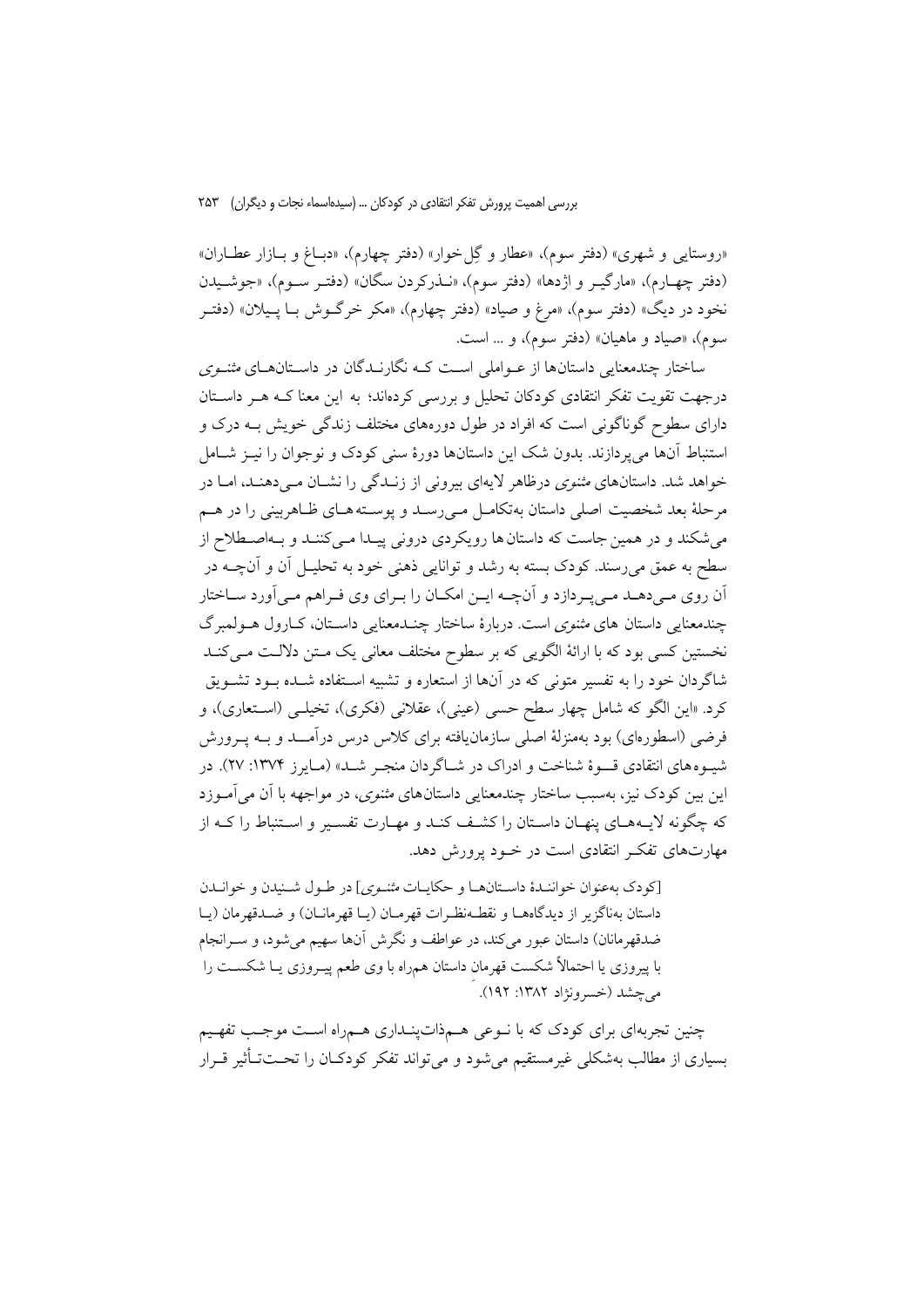دهد و منجر به شکل گیری برخی از مهارتها در آنها شـود. «درصـورت وجـود نگـرش و کسب دانش برای ارتقای تفکر انتقادی نیاز به مهــارت وجــود دارد. ایــن مهــارت هــا شــامل مهارتهای عمومی تفکر انتقادی نظیر اتخـاذ روش علمـی، فرضـیهسـازی، حـل مسـئله، و تصمیم گیری است» (مقصودی و دیگران ۱۳۸۹: ۱۱۱۰). با درنظر گرفتن مطالب طرح شده بـه بررسی چند داستان از داستانهای *مثنوی مولوی می پردازیم که منجر به شکل گیری برخیی* از مهارتهای تفکر انتقادی در کودکان میشود. یـادآور مـیشـویم در ایـن جسـتار، بـهدلیـل همهجانبهتر و بهروزتربودن مهارتهای تفکر انتقادی ریچارد پل، فهرست او مبنای بررسـی مهارتها قرار گرفته است:

### ۱.۴ مهارت پرسش

پرسش گری تکنیکی بـرای تفکـر نقادانـه اسـت. همـان گونـهکـه مـیدانـیم، صـورتبنـدی پرسش های مفید که موجب تمرکز بر مسئله میشود از مهـارتهـای تفکـر انتقـادی اسـت. مولوي در قصههاي خود حكمتها و نكات اخلاقي بسياري را در قالب سـؤال و جـواب تقریر میکند و مخاطب را با اشتیاق بهسمت پایان قصه و رسیدن به معنـی اصـلی آن سـوق میدهد. این نوع داستان گویی، علاوهبراین کـه مخاطـب را منتظـر و مشـتاق مـی گـذارد، بـه گوینده هم اجازه میدهد تا کلامش را با آرامش بیشتری بیان کند.

در *مثنوی سؤال و جواب مکرر وسیلهٔ طرح و حل مسائل واقع می شود. این طرز بح*ث بهطور بارزی به کلام گوینده هیجان و تحرک میدهـد، درعینحال مخاطـب و مسـتمع را نیز بهنحوی در بحث و تقریر گوینده شرکت میدهد و بدینگونـه کـلام را پویـاتر و جاندارتر می کند (زرین کوب ۱۳۸۸: ۱۷۰).

در حکایت شیر و نخجیران، مولوی این گونه نقل می کند: در مرغزاري جانوران در ناز و نعمت زندگي مي كردند، ولي شيري در آن حوالي بود كـه زندگی آنان را سخت و ناگوار کرده بود. سرانجام جانوران چاره ای اندیشیدند و بهنـزد شـیر رفتند و به اوگفتند: ای یادشاه، تو هر روز با سختی فراوانی یـکی از ما را شـکار می کنـی. مـا پیوسته در بیم و هراسیم و تو در رنج و تلاش اکنون به تو پیشنهاد مـیکنـیم کـه هـر روز بهقید قرعه یکی از حیوانات را انتخاب میکنیم و نزد تو میفرستیم و با این کار هم خیال مـا اسوده میشود. پسازاین جانوران به قول خود وفا می کردند تا ایــن کـه روزی قرعــه بــهنــام خرگوش درآمد. او اندکی درنگ کرد تا تدبیری بیندیشد تا برای همیشه از شر شیر ً خــلاص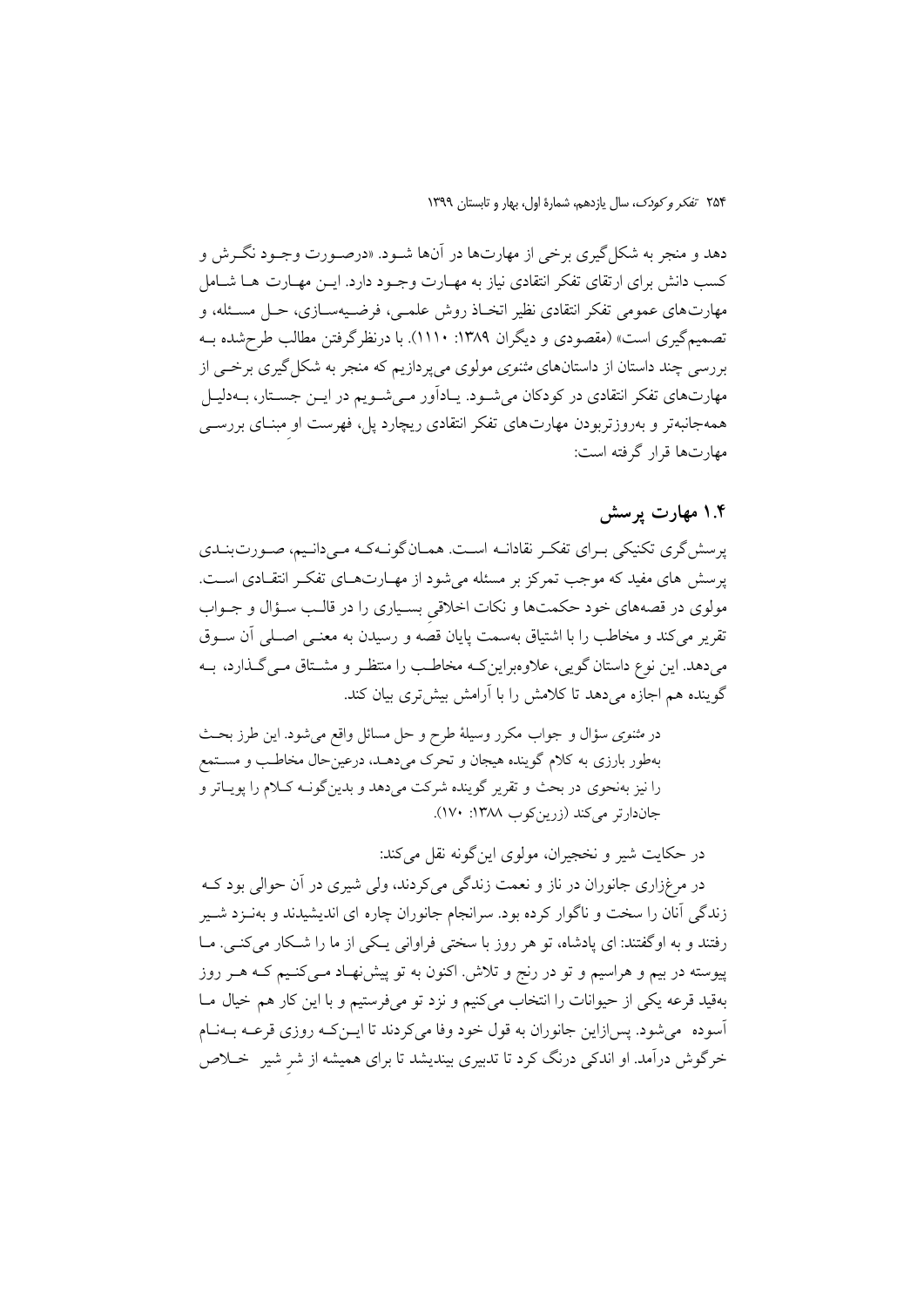شود. شیر از تأخیری که ایجاد شده بود سخت خشمگین بود. خرگوش دلیل تأخیر خـود را این گونه به شیر گفت: ای شاها، من خرگوشی را بهعنوان طعمه بهنزد شما مبی آوردم کــه در راه شیری بیگانه آن را از من گرفت و با خود برد. شیر بسیار خشــمگین شــد و از خرگــوش خواست مکان و جای شیر بیگانه را به او نشان دهد و خرگوش شیر را بر سـر چـاهی بــرد. شیر چون به ته چاه نگاه کرد تصویرش بر آب افتاد و گمان کرد که واقعـاً شــیری در آنجــا وجود دارد. پس بی درنگ خود را بـه درون چـاه انـداخت و بـههلاكـت رسـيد و جـانوران جنگل از دست آن شیر نجات پیدا کردند (اقتداری ۱۳۶۹: ۱۶۷).

آنچه مولوی در این جا هوشمندانه بر آن تأکیـد مـی کنـد همـان مقولـهای اسـت کـه در روانشناسی نوین از آن به فرافکنی یعنی عیـب و نقـص خود را ناآگــاهانه متــوجه دیـــگران کردن تعب می شود که در کم تر کتابی در زمینهٔ روانشناسی نوین فرافکنی (بهخصوص جنبهٔ ناخودآگاه آن) به این روشنی و شیوایی و درعینحال دقت توصیف و تحلیل شده است:

| خوى تــــو باشد در ايشــان اى فــَـــلان | ای بسا ظلمسی کـه بینـی در کسـان |
|------------------------------------------|---------------------------------|
| همچون اّن شیری که بر خود حمله کرد        | حمله بر خود میکنی ای سادهمرد    |
| پس بدانـــي کز تـــو بــود أن ناکســـــي | چـون به قعر خوي خـود انـدر رسـي |
| (مولوی ۱۳۶۳: ۶۰۲)                        |                                 |

مولانا وقتی اهمـالکاریهای شیر را مـتذکر می شود بـاورهای نامعقول او را زیـر سـؤال می برد؛ ازجمله: ١. عامل مؤثر در پیدایش اهمالکاری شیر چیست؟ ٢. تأثیر باورهــا در رفتــار نخجیران، خرگوش، و شیر چیـست؟ ۳. خرگوش و شیر در مواجهه با مسئله و حل مشـکل چگو نه می توانند منطقی بیندیشند و اجازه ندهند باورهای نادرست رفتار آنها را تحــتـتأثیر خود قرار دهد؟ مولوي درادامه مي گويد خودكم بيني و ترس نخجيران به آنها اجازه نمـي داد که رفتار منطقی و راهحل درست در درک خویشتن داشته باشند، بهطـوری کـه نخجیــوان بـه خر گوش مي گويند:

تا همان رنجوري اش در گـور کـرد هرکه جبر آورد خود رنجـور کـرد

(مولوی ۱۳۷۴: ۱۸۹)

مولوی در این داستان با زیر سؤال بردن و بهچالش کشیدن باورهای نامعقول موفــق بــوده و په گونهای په تغییر احساس ها و اندیشهها در پاورهای کودکان کمک که ده و توانسته است اندیشه های نو و جدیدی را درجهت رسیدن به آرامش جای گیزین اندیشـه هـای غیرمنطقـی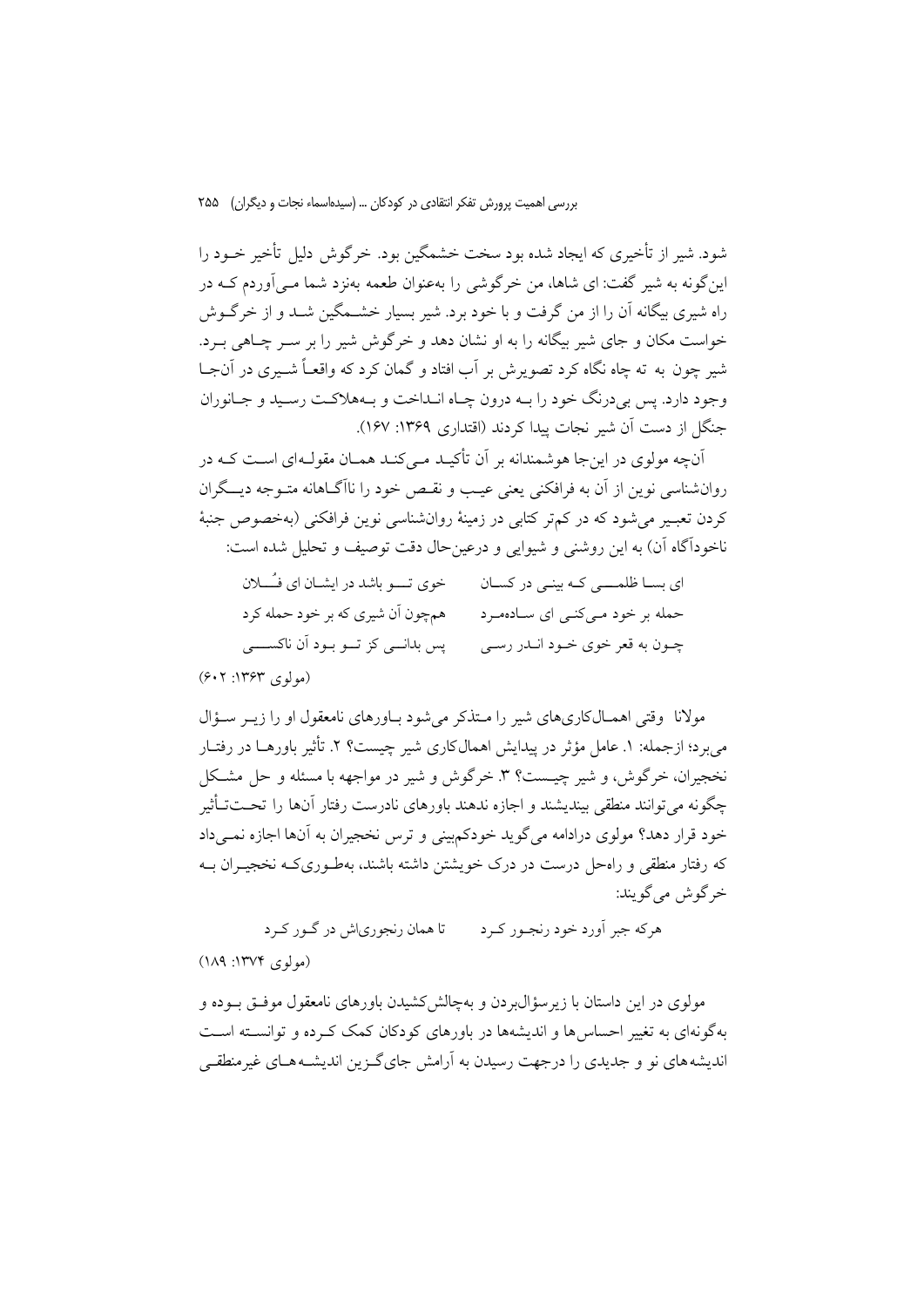کند. به این ترتیب کودک، ضمن لذتبردن از خواندن داسـتان شـیر و نخجیـران، ذهــنش بهچالش کشیده می شود و ضمن طرح سؤالاتی درصـدد پاسـخگـویی بـه آن برمـــی]یــد؛ ازجمـله: حيـوانات براي رهـايي از شيـر چه راهحــلهـاي ديگـري مـي توانسـتند داشـته باشند؟ آيا حيوان قوىجثهاى مانند فيل در آن سبز مزار نمى توانست با شـير بجنگــد و او را نابود کند؟ شیر چرا بهراحتی حرف خرگوش را باور کرد؟ آیــا زور و قــدرت بــهتنهــایی می تواند راهگشای مشکلات و پیروزی باشد؟ هــدف فلســفه پرورانیــدن ذهنــی فلســفی و پرسش گر در افراد است که درنهایت منجر به بهبود کیفیت قضاوتهای ارزشی می شود و به آنها قدرت تحلیل انتقادی میدهد. «اگـر افـراد بتوانند به مهـارت پرسش گری فلسـفی و تفکر انتقادی دست پابند، بسیاری از معضلات کنونی در زمینـهٔ پـادگیری حـل خواهــد شد» (اسمت ۱۳۸۲: ۵۷).

### ۲.۴ مهارت استنباط

خواننده به کمک توصیف ها و گفت وگو های میان شخصیت های داستان می توانـد بسـیاری از مطالب ناگفته را استنباط کند، بدون این که مستقیم به آنها اشاره کند. یکی از قصههـای بسیار جذاب *مثنوی* که از طریق گفتوگوهای میان شخصـیتهــای اَن بـیش تــرین تــأثیر تربيتي و اخلاقي را بهشيوهٔ غيرمستقيم بر كودك درجهت تحمـل سـختي هـا و مشـكلات زندگی دارد قصهٔ «جوشیدن نخود در دیگ» است. حکیم قصهگوی ما قصهٔ خود را با ایــن بيت آغاز مي كند:

> وز بلاهــا رو مگــردان اي جــوان بشنو اين تمثيل و قدر خود بدان

 $(YYY:YYY)$  (مو لوی)

نخودي در ديگ كدبانويي درحال يختن و گداختن بود و با جوشش آب ديگ بـالا و پایین میرفت و می جوشید و می خروشید. کدبانو بر دیگ کف گیر میزد و برآمده هـا را فرومی نشاند و دیگ را بههم میزد. نخود فریاد برآورد کـه ای بـانوی توانـا، اکنـون کـه میجوشم و میگدازم و بر سرم آتش نهادی، چرا کفگیر سخت را بر سرم مـیزنـی و اندام مرا در درون دیگ تکهتکه میکنی؟ بانو جواب داد: اگـر بـا کـفّ گیـر بـر سـر تـو میزنم، به این دلیل نیست که از تو کینهای بهدل دارم و یا قصد آزار تو را داشته باشم. بلکه به این خاطر تو را میزنم که تو را آمادهٔ غذا سازم و قــدر و منزلـت جـان آدمـی و ذوق و طبع آدمی گیری و بهطبع آدمی برسی و بر سر سفرهٔ آدمی جای گیری. فرامــوش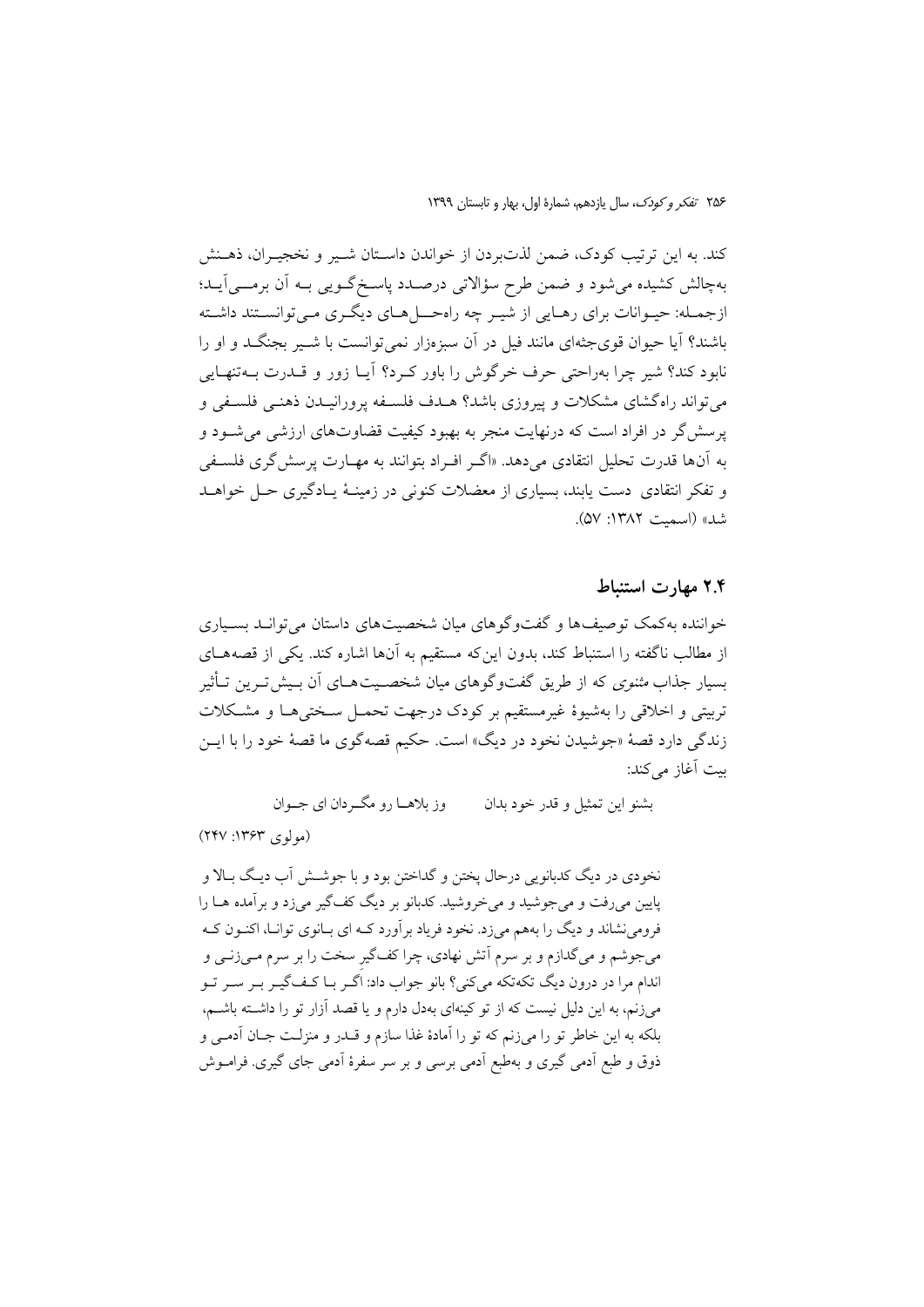مکن آن زمان که در باغ و بوستان گیـاهی تروتـازه و بـاطراوت بـودی و از آب زلال و گوارای جوی باغ می نوشیدی برای آن بود کـه بـه ایــن دیـگ بیــایی و در آن بجوشــی. اکنون پای در راه کمال نهادهای و باید این مراحل تجربهٔ زندگی را بگذرانی تا بـه کمـال برسی و بیاسایی (اقتـداری ۱۳۶۹: ۲۴۸).

کـودک و نـوجوان از طریق گفتوگـوی بـین شخصیتهـای اصـلی داسـتان (نخـود و بانو) بهشیوهٔ غیرمستقیم می آموزد که باید یلهیله این نردبان هستی را بییماید. بار زندگی را بــا همهٔ مشقات بر دوش کشد، رنج بیند، کار کند، تلاش کنـد، و لـذت ببـرد تـا بــه مرتبـت و جایگاه ویژهٔ خود برسد و در جایگاه خود قرار گیرد که هرکس و هرچیز را جایی و مرتبتـی و وظیفهای است که باید به آن بـرسد. کودک با همراهی شخصیتهای داسـتان در کشــاکش حوادث داستان دنیای جدیدی را کشف می کند و درنهایت همین تجربـههـا خـود موجـب ایجاد تحولهای فکری و تربیتی در کودک می شود.

# ۳.۴ مهارت نتیجه گیری

مکتبی (۱۳۹۴: ۷۴) معتقد است «نوع پایانبندی که در داستان صورت می گیــرد شــبیه فراینــد نتیجه گیری است که ماحصل یک فرایند طبیعی و سالم در تفکـر بشــر اســت». دربــارهٔ ایــن مهارت داستان «مایهٔ چرب<sub>ی</sub> سبیل» از دفتر سوم *مثنوی* را میآوریم:

مردی خوارمایه و کوتاهاندیش و نادان هر روز با پوست دنیهای سبیل هیای خبود را چرب میکرد و نزدیک دیگران میرفت و بر خود میبالیـد کـه مـن دیشـب غـذای چرب و شیرین خوردهام و دست بر سبیل خود میکشید و نشان میداد که دلیل چرب و شيرينخوردن من همين چربي سبيل من است و فخير مي فروخت و لاف میزد، اما معدهٔ او خالبی بود و از درد بی غذایی می نالید. دیری نگذشت کـه گربـهای پوست دنبه را دزدید و برد و خورد. کودکی خردسال که دیـد گربـه دنبـه را بـرد بـه جمع مردم آمد و داستان دنبه و مرد و چربکردن سبیل و بردن گربه و خوردن آن را تعریف کرد. مردم بر مرد دروغگو خندیدند و او پشیمان و خجالتزده شد؛ اما مـردم چون پشیمانی و شرمساری او را دیدند او را موردمرحمت قرار دادند و غـذای کـافی به او دادند تا سیر شود. مرد چون متوجه شـد کـه مـردم طالـب راسـتی و درسـتی و راستگوییاند نه دروغ و کژی و خودنمایی حقیقت موضـوع را بــه آنــان گفــت و از فخرفروشی دست برداشت و واقعیت ماجرا را بهزبان خود بـرای آنـان تعریـف کـرد (اقتبداری ۱۳۶۹: ۵۵).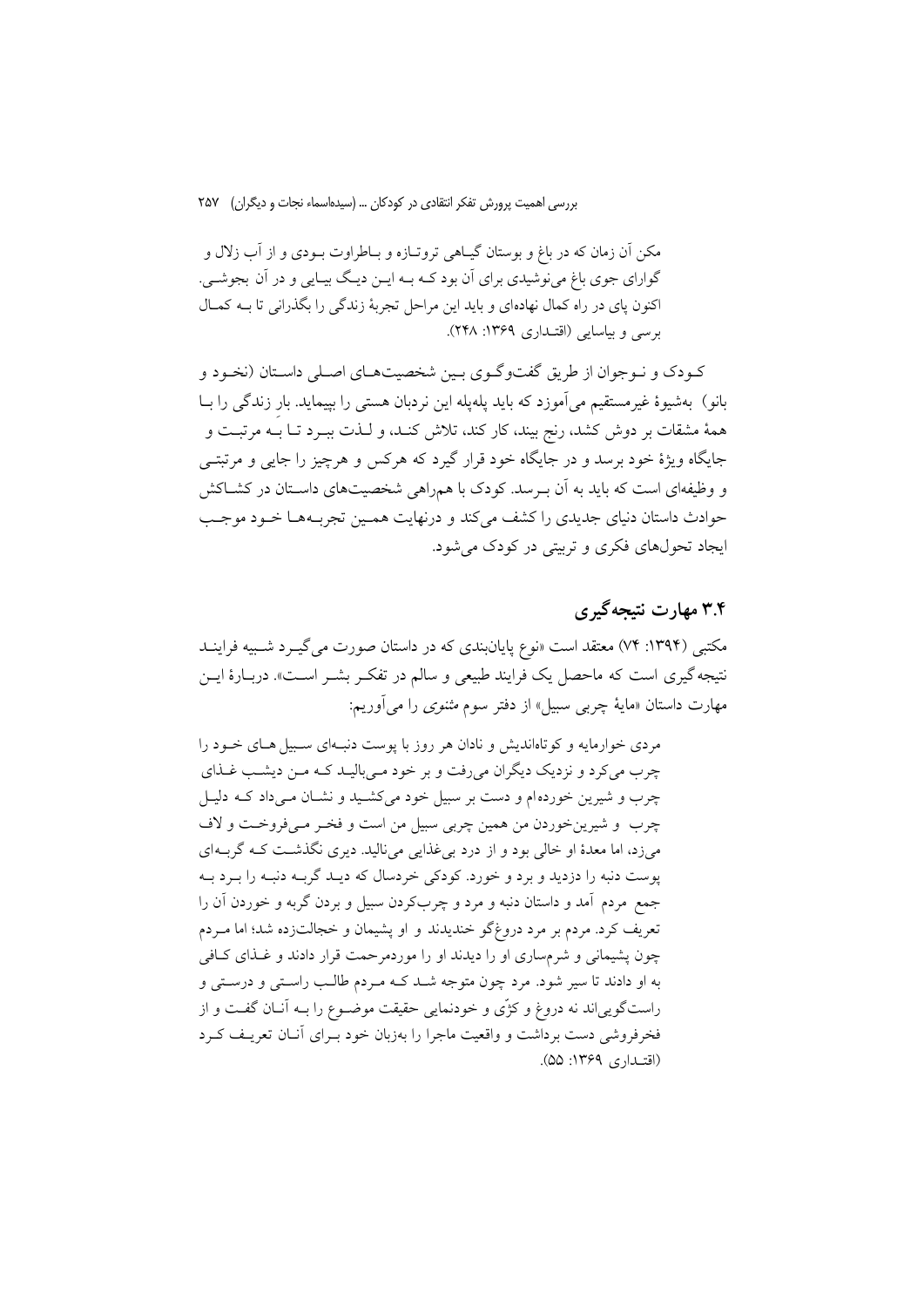جـلالالدين محمد كمتر به مخاطبـان كـتاب *مثنوى خـو*د دستـور مى دهد و از قصــههـا .<br>نتیجه گیری مستقیم مـی)کند؛ اما در این قصــه بهروشنی بهاحتـرام راســتی و حقیقــتطلبـی و حقيقت پرستي آشكارا سخن مي گويد:

> تا شـوي در هر دو عـالم نيـکنام راستی را پیشهٔ خــود کــن مــــدام

 $(0.7$  :۱۳۶۳ مولوی ۱۳۶۳:

كودك در پايان اين داستان تحتتأثير خط داستان و نتايج پاياني آن قــرار مــيگيــرد. ايــن تأثیر و تعهد راهی برای دست یابی به محتوای داستان و امکانی بـرای یـادگرفتن و فکرکـردن فراهم مي آورد.

### ۴.۴ مهارت توضیح

توصیف های داستان که گاه بهمنظور ایجاد پیوند، روشنکردن برخی مسائل، ایجاد تمـایز، یــا مقایسهٔ چنـد گـزاره صورت میگیرد از دیگر مهارتهای تفکـر انتــقادی اسـت. تنــوع در گونههای داستانی *مثنوی و* تبعیت از اصول حاکم بر هر گونهٔ داستانی آن نشاندهندهٔ بازتــاب فضاهای گوناگون و درعین حال رعایت روابط منطقی درمیان گـزارههـای داســتان اســت. در این جا داستان «طاووس علیـین» از *مثنـوی* را مـی[وریـم کـه فـانتزی|ی فلسـفی بـا نگـرش آرمانگرایانه است و بهنوعی فضای مساعدی را برای انعکاس تفکر انتقادی فراهم می کند:

نقل است شغالی در خُم رنگ رزی رفت و ساعتی داخـل آن خُــم رنـگ مانــد و چــون بيـرون أمـد ديـد كـه يوسـت و مـويش رنگارنـگ شـده و چـون طاووسـي رنگـين و خوش پَروبال گردیده است، خود را سبز و سـرخ و بـور و زرد دیـد، خوشـحال شـد و خود را بر شغالان همسايهٔ خود نشان داد و گفت من ديگر شغال نيستم. به مــن و مــو و يوست رنگينم نگاه كنيد. من طاووس عليين شده و بلندمرتبه هستم كه قدر و ارجى والا دارم. شغال ازخودراضي آنقدر از خود گفت و تعريـف و خودسـتايي كـرد تـا ديگـر شغالان فریب رنگ و شیادی و خودستایی او را خوردند و چــون پروانــه بــهدور شـــمع گرد او جمع شدند و با احترام و اخلاص هرچه بیش تر با او رفتارکردند. شغالان گفتنــد: تو را فرمان بریم و تو را یکتا طاووس نر بی نظیر میخوانیم، اما آیا درواقع تـو صـفات و هنر و فضیلتهای او را نیز داری ؟ مثلاً تــو در خرامیــدن جلــوهٔ وقــار او را داری؟ آیــا مانند طاووسان آواز خوش داری؟ آیا نگـاه و پَرافشـانی و چترزنــی او را داری؟ شــغال گفت: نـه، مـن ايـن هنرهـا و فضـيلتهـا را نـدارم. شــغالان گفتنـد: پـس اي شـغال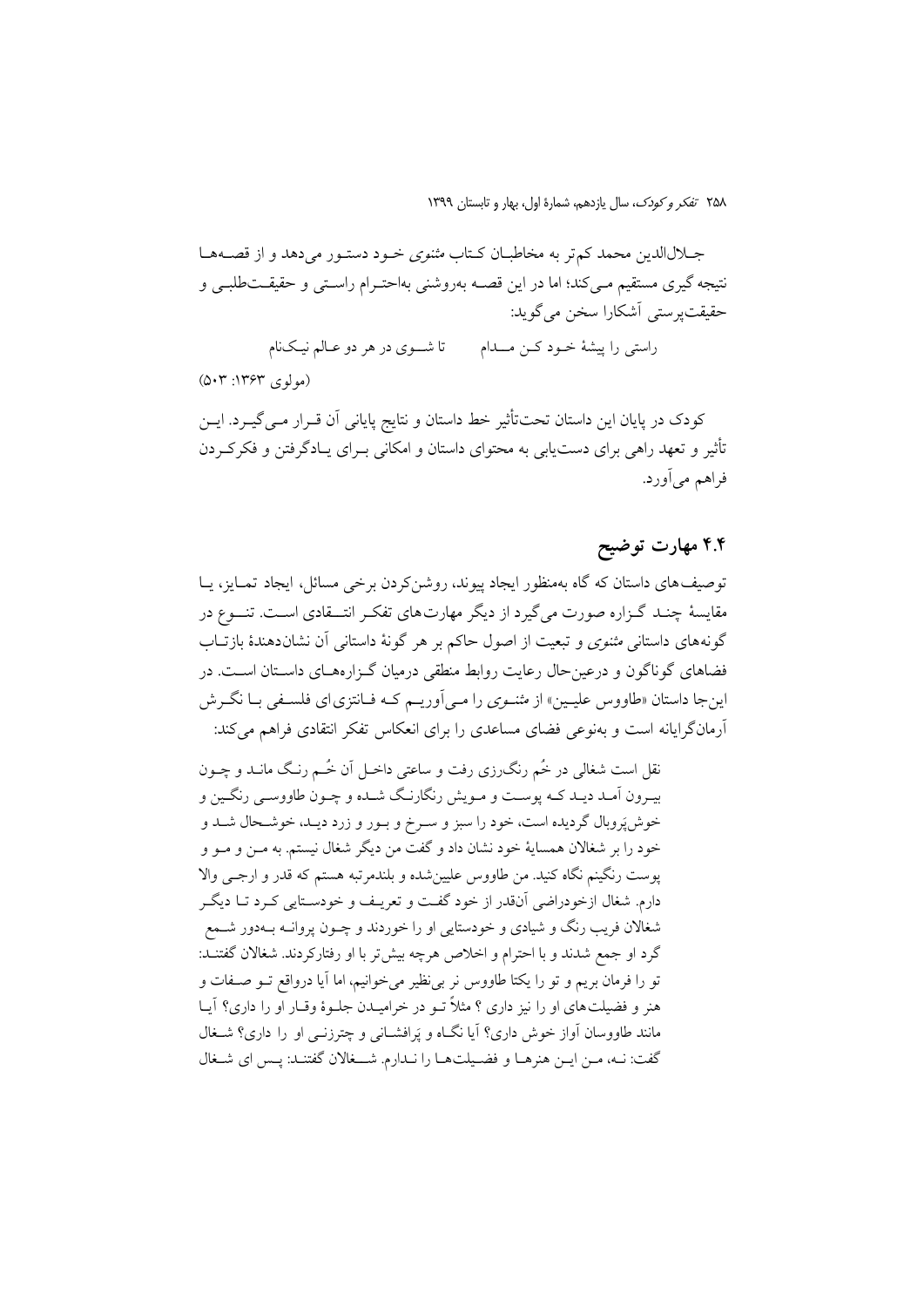رنگین شده، تو طاووس نیستی. تو همان شغالی که از سر غرور با فریب و رنگ و نقــش ما را فریفتهای و خود را طاووس پنداشتهای (اقتداری ۱۳۶۹: ۲۵). خلعت طــاووس آيــد ز آســـمان کې رسې از رنگ و دعویها بدان

(مولوی ۱۳۶۳)

در ادامهٔ داستان، مولانا خطاب به مخاطب برای روشنکردن مسائل و ایجاد تمایز می گوید: هنرها و فضیلت ها را خداوند در نهاد مخلوقات خویش بهلطف و کرامت می گذارد و هرکسی را لیاقت طاووس شدن نیست. هر خسووخاری لایق بُستان شدن نیسـت. قدر خود را بدان و به قدر دیگران میندیش که دیـر یـا زود رسـوا مـیشـوی و بـر جایت می نشانند. چنانکه فرعون با ریش مرصع و قدرت و حشمت نتوانست موســی شود و تو ای شغال در خم رنگ افتاده بـا همـهٔ رنگـارنگی نتـوانی طـاووس گـردی (اقتداری ۱۳۶۹: ۲۶).

مولوی در توصیف این داستان سخن را هشـیارانه و بـهقصـد مفـاهیمی مشـخص بیـان می کند. به این ترتیب مسئلهٔ موردنظر برای کودک بهعنوان مخاطب داستان روشن می شـود و با ایجاد مقایسهٔ طاووس و شغال تمایزها را درک میکند و به این ترتیب ذهـن خــلاق او بــه نتيجهٔ لازم دربارهٔ نتيجهٔ داستان خواهد رسيد. مفــاهيمي کـــه از دل درونمــــايهٔ داســتانهــاي *مثنوی* بیرون می∫ید نقش اساسی در تقویت تفکر کودک دارد. ایــن مفــاهیم قبــل از هرچیــز باید برای کودکان و نوجوانان قابل درک باشد که بازنویسی درست از داستان هـای مثنــوی راه را برای رسیدن به این هدف هموار می کند. مولوی می گوید:

چونکه با کودک سر و کارت فتاد معے زبان کودکی بایــد گشــاد

 $(14)$  (مو لو ې ۱۳۶۳: ۱۳۸)

یا در جای دیگر تأکید میکند رازهای سربههُهر زندگی را باید از طریق داستان به کــودک باد داد:

رازهيا رايبه طفسل دردانسيه مستحكر كفت بايسد ببهشكسل افسيانه

(همان: ۸۹۱)

امین دهقان و پریرخ (۱۳۸۲: ۲۲) معتقدند:

كودك بهدليل سن كم خود نمي توانـد همـهچيـز را تجربـه كنـد، ولـي داسـتان او را در موقعیت هایی که شخصیت های داستانی آنها را تجربه می کنند قرار می دهـد. کــودک از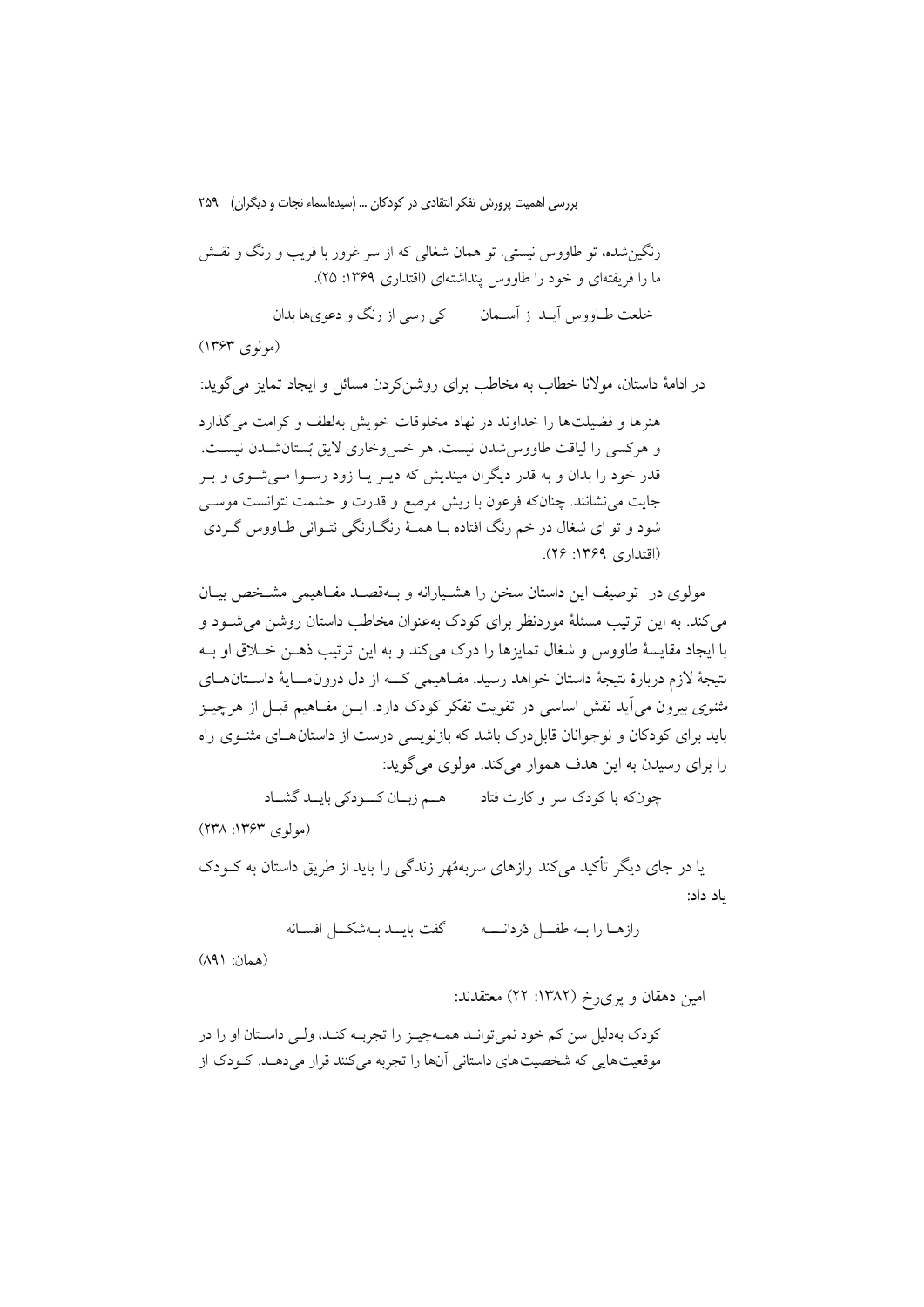طریق این تجربه های مشترک می آموزد چگونه با مشکلات و چالش هـایی کـه فرصـت روبهروشدن با آنها را در عالم خارج نداشته مقابله كند.

آنچه ضرورتش بیش تر برای کودک حس میشود پـرورش تفکـر در کــودک بــهشــیوهٔ انتقادی و کسب مهارتهایی دربارهٔ آن است. لیپمن نیز معتقــد اســت «تفکــر انتقــادی درپــی دقيق ترساختن ذهن كودكان است. فلسفه هم به آن عمق مي بخشد و آن را پرورش مي<هــد» (لسمن ١٣٨٣: ٢٨).

# ۵.۴ مهارت آزمون حقانیت

این مهارت به یکی از مهمترین و کلیدیترین مهارتهای تفکر انتقـادی یعنـی تـلاش بـرای اثبات صحت اطلاعات و ميزان وثوق دادهها بازمي گردد. «ماحصـل ايــن مهــارت نيــز انجــام قضاوتی صحیح است که تنها بـا دردسـتداشـتن اطلاعـات مورداطمينـان ميسـر مـىشـود. بههنگام خواندن داسـتان ذهـن مـا همــواره درحـال قضـاوت درخصـوص صـحتوسـقم گفـتههای راوی و سایر شخصیتهاست» (مکتبی ۱۳۹۴: ۷۴). قصهٔ «پیل در خانهٔ تاریـک» از قصههایی است که مولانا با هدف کشف حقیقـت امـور بـا انجـام قضـاوت هـای درســت و منطقی در *مثنوی* آورده است:

در زمانهای قدیم عدهای از هندیان فیلی را در خانهای تاریک بهتماشای مردمان گذاشته بودند. تماشاکنندگان به درون خانهٔ تاریک میرفتند و چون فیـل را نمـیدیدنــد دست بر آن میگذاشتند و هریک از آنها حسی از لمس کردن کف دست بـر بــدن فیــل داشت. یکی از آنها کف دست را بر بدن فیل میزد و دیگری دستش را بـر شـانهٔ فیـل میگذاشت و نفـر دیگر دستش را به پـا و پشت فیل مـیگذاشـت و هــرکدام از آنهـا حـس متفاوتی در شناسایی از فیل داشتند. آن افراد هریک شکل حیــوان را بــا آنچــه از حس كف دست خود دريافته بود درمي يافت. يكي مـي گفـت ايـن فيـل چـون نـاودان است، چون دست او خرطوم فیل را لمس كرده بود؛ أن دیگري مي گفت بدن أن جـانور چون ستون عمودي شکل است، چون پاي فيل را لمس کرده بود؛ آن ديگري مـي گفـت آن چون تختی است، چون دست بر پشت فیل گذاشته بود. پس هرکس با درک و فهـم و حس و توانایی اندیشهٔ خود دربارهٔ شکل فیل سخن میگفت، اما فیل بدان شکل نبـود و شکل دیگری داشت که همهٔ آنچه تماشاکنندگان میگفتند بود، ولی هیچیک از آنهـا نبود؛ مجموعهٔ آنها بود و اما هیچیک از آن اجـزا هـم نبـود. آن حیـوان فیـل چهارپــای ستبر استخوان بلندخر طوم بود (اقتداري ١٣۶٩: ١٠۴).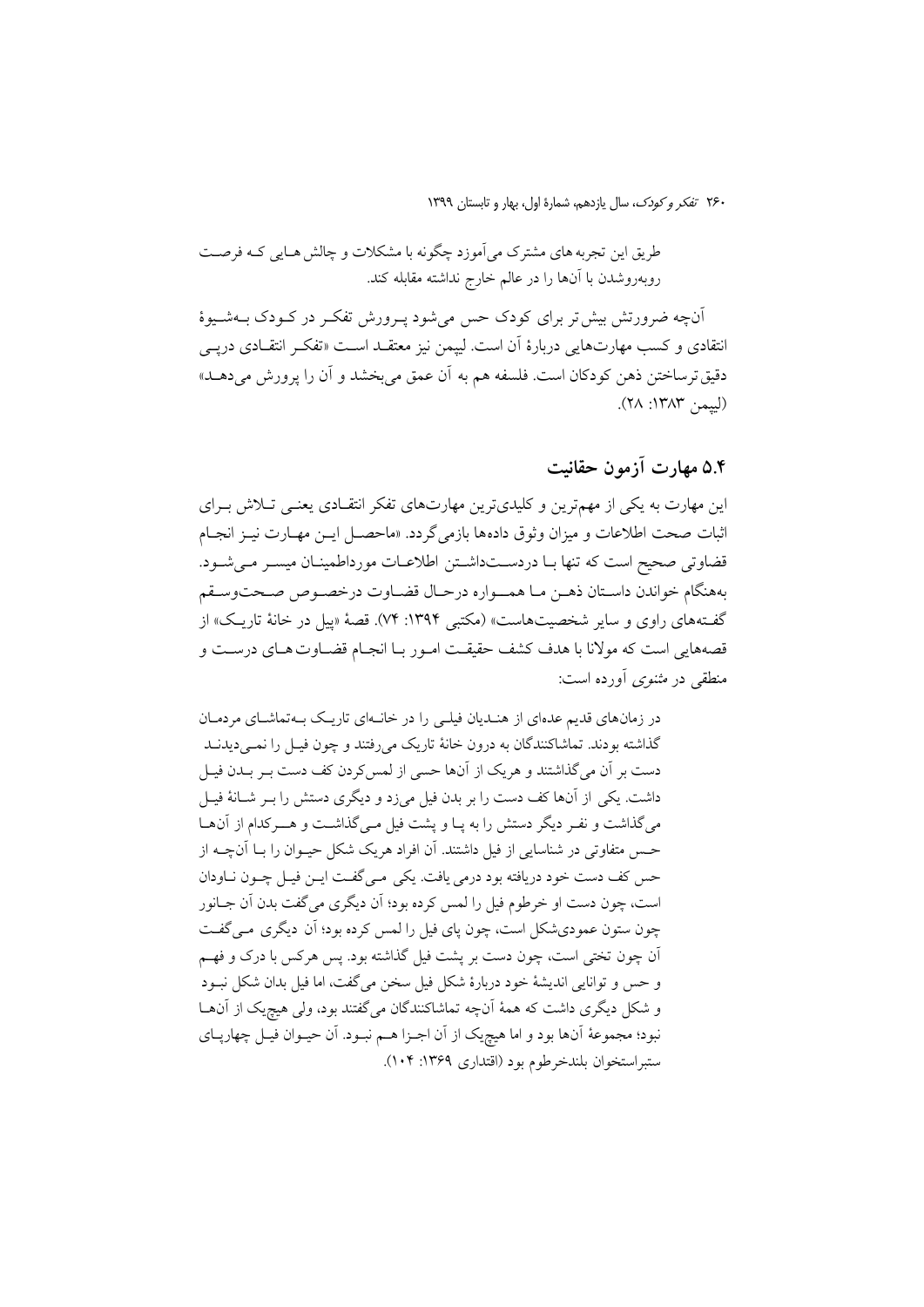مولوی در این داستان راوی پندارها و گمانهزنیهای افراد درمورد حقیقت فیـل اسـت. داده ها و اطلاعات افراد درموردٌ فیل و چگونگی آن (حس۵های مختلف افراد با دســـتزدن به اعضای فیل) را روایت میکند. کودک با خواندن این داستان خواهد فهمیـد نکتـهٔ مهـم داستان این است که هیچکس تصویر کلان فیل را ندیده است. همچنـین هـیچکـدام از آن افراد حرف نادرستی نمـیزننـد، بلکـه تنهـا بخشـی از آن موجـود را حـس کـردهانـد و قضاوتهای نادرست آنها درمورد فیل بهدلیل جزئی نگری آنها بوده است، زیــرا تصــور و يندار درستي در تاريكي از شكل كلي فيل نداشتند. بــا چشــمان بســته و ذهــنهــاي بســته و تاریک نمی توان تفسیری از حقیقت ارائه کرد. بنابراین برای حل این مسئله نیـاز بــه اســتدلال منطقی است. کودک این استدلال را پیدا میکند کـه اگـر در آن تـاریکی تماشــاکنندگان فیـل هريک با شمع و چراغي به درون خانه مي رفتند، همـهٔ آنهـا فيـل را تنهـا بــهشـكل فيـل می دیدند و با کشف حقیقت قادر به درک درستی از قضایا می شدند. بنابراین بهدلیـل نبـود صحت اطلاعات هركدام از آنها قضاوت درستي نيز درمورد حل مسئله نداشـتند. مولــوى در این داستان بر آن است که بگوید برای کشف حقیقت بایــد تمــامی زوایــای مســئله را تحلیل و بررسی کرد و کشف حقیقت تنها با دردستداشتن اطلاعات مورداطمینـان میســر می شود. این تفکر مولوی در داستان اسـتعارهٔ مفهـومی «فیـل در خانــهٔ تاریــک» یــادآور و مکمــل دیــدگاه پیترســنگه (Peter Senge) و تفکــر سیســتمی (thinking in systems) او در کتاب بسیار آموزندهٔ *ینجمین فرمان در حیطهٔ عمل است. وی تف*کر سیسـتمبی را ایــن گونــه تعريف مي كند:

تفکر سیستمی راهی برای تفکر و زبانی برای توصیف و فهـم نیروهـا و روابـط متقــابلـی است که رفتار سیستمها را شکل میدهد. این دانش به ما کمک مـیکنـد کـه سیسـتمهـا را بهصورت مؤثرتری تغییر دهیم و اقداماتی انجام دهیم که با فرایندهای رایج در دنیای طبیعـت و اقتصاد هماهنگی بیش تـری دارنـد (سـنگه ۱۳۹۵: ۴۵). بـه ایــن ترتیـب، تفکـر سیسـتمی بهعنوان رویکردی برای حل مسئله تعریف شده است کـه تـــلاش دارد تعــادلی بــین تفکــر کل نگر و تفکر جزءنگر برقرار کند. بــا لحــاظکـردن کــل سیســتم، عــــلاوهبــر اجــزای آن در بررسی ها، طراحی این دانش با این هدف است که از ایجاد عـواقب ناخواسته بهدست خـود افراد و اقداماتشان جلوگیری شود. در این بخش بهدلیل پرهیز از اطالـهٔ کـلام و نبـود مجـال کافی برای پرداختن به همهٔ مهارتها در جدول ۲ به توزیع فراوانی داسـتانهــای *مثنــوی* در شش دفتر و درصد فـراوانی انـواع مهارت تفکر انتقادی در آن میپردازیم: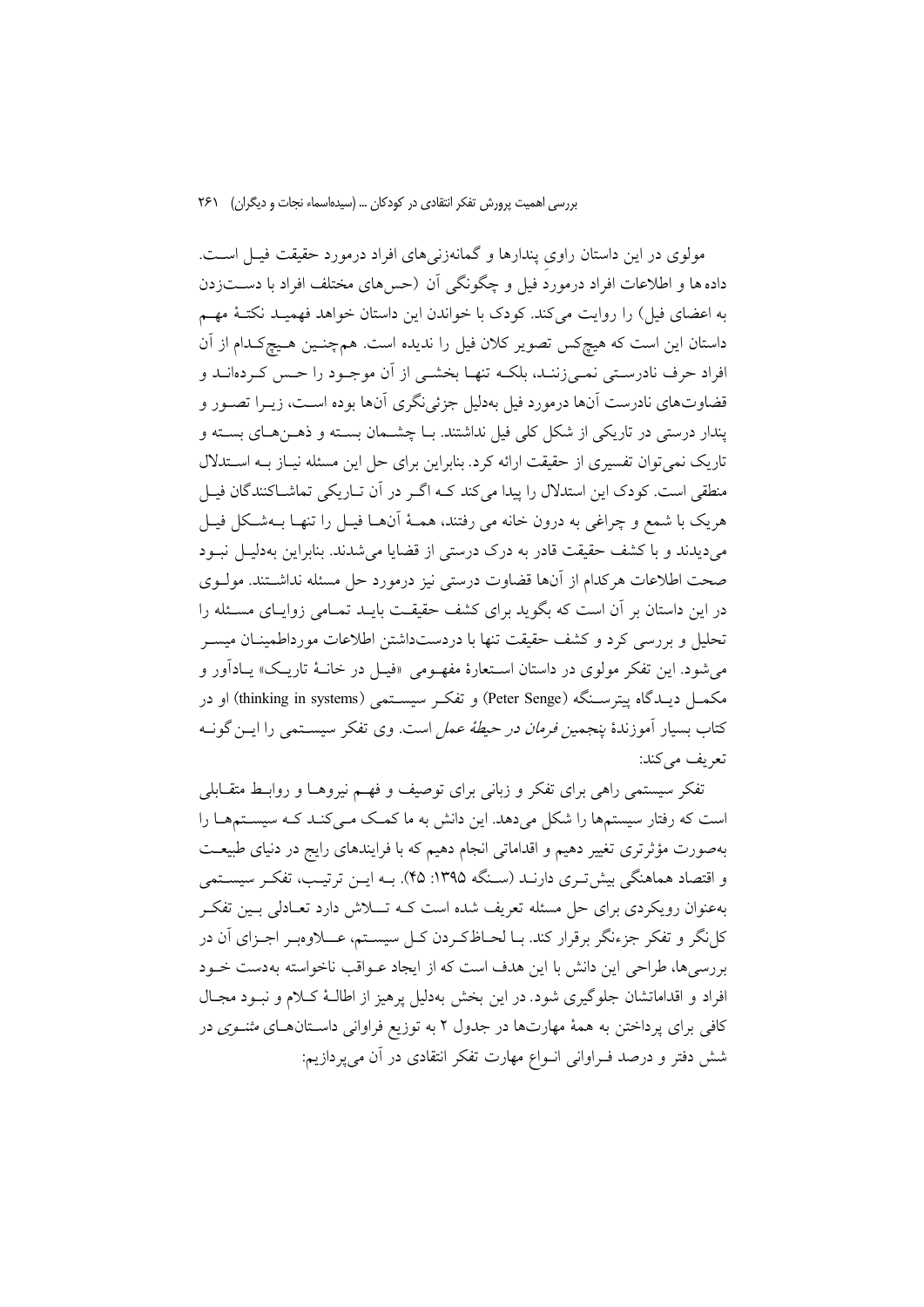۲۶۲ تفکر و کودک، سال یازدهم، شمارهٔ اول، بهار و تابستان ۱۳۹۹

| داستان با محتوای آموزش تفکر انتقادی به کودک |              |                       | رديف |
|---------------------------------------------|--------------|-----------------------|------|
| درصد فراواني                                | تعداد داستان | دفترهای مثن <i>وی</i> |      |
| $\cdot$ / $\circ$                           | ١.           | دفتر اول              |      |
| $\mathsf{r}/\mathsf{q}$                     | ۱٧           | دفتر دوم              |      |
| $\mathcal{N}(\mathcal{F})$                  | ۵٨           | دفتر سوم              |      |
| 11/1                                        | ۴٨           | دفتر چهارم            |      |
| $\mathcal{N}$                               | ۴۴           | دفتر ينجم             | ۵    |
| $V/\Lambda$                                 | ٣۴           | دفتر ششم              |      |

جدول ۲. فراوانی و درصد توزیع داستان با محتوای مهارت تفکر انتقادی در شش دفتر *مثنوی* 

نتایج جدول ۲ نشان میدهد که در کل دفترهای شش گانهٔ *مثنوی م*ولوی درمجمـوع ۲۱۱ مورد داستان با مهارت مربوط به تفکر انتقادی یافت شده که از این تعـداد بـیش تـر فراوانـی بهترتیب مختص دفتر سوم مثنوی با ۱۳/۴ درصد، دفتر چهارم با ۱۱/۱ درصد، دفتر پـنجم بـا ١٠/١ درصد، دفتر ششم با ٧/٨ درصد، دفتر دوم با ٣/٩ درصـد، و دفتـر اول بـا ٠/٤ درصـد است. همچنین در نمودار ستونی زیـر بـه بررسـی درصـد مقایسـهای میـزان مهــمتـرین و بیش ترین مهارتهای تفکر انتقادی در داستانهای *مثنوی* برداخته شده است:



نمودار ۱. درصد مقایسهای میزان مهارتهای تفکر انتقادی در داستانهای *مثنوی*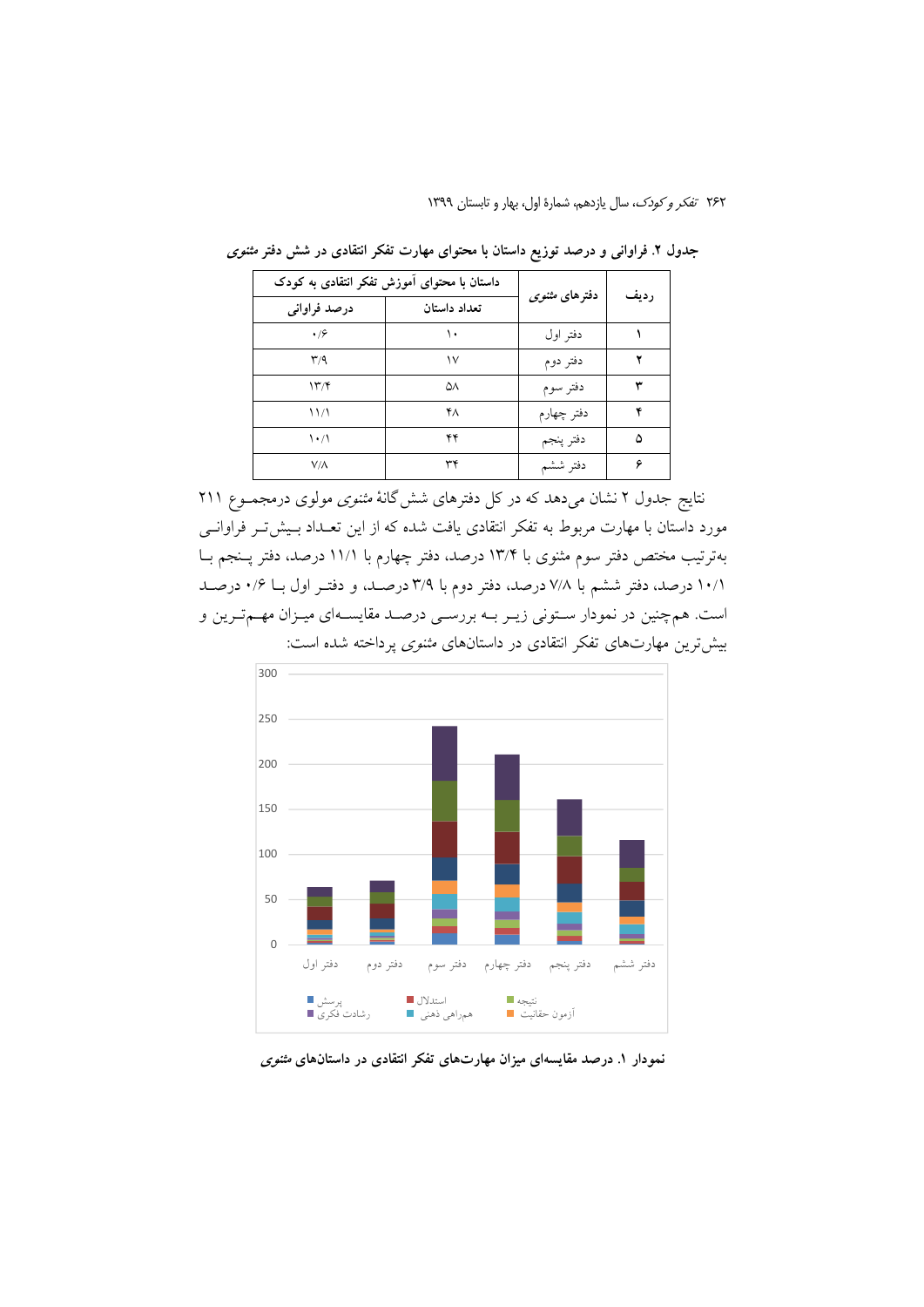براساس نتایج و بررسیهای صورتگرفته و مطابق با نمودار ستونی فوق میتوان گفت بهترتیب دفترهای سوم، چهارم، و پنجم بیشترین داستان با محتوا و مؤلفههای تفکر انتقادی را در خود جای دادهاند و بهترتیب مهارت استنباط، توضیح، نتیجه، پرسش، همراهی ذهنی، آزمون حقانیت، استدلال، و رشادت فکری بیشترین میزان را در هرکدام از داستانهای *مثنوی* به خود اختصاص دادهاند. بنابراین میتوان گفت داستانهای *مثنوی* بهنوعی شرایط ذهنی و اجتماعی کودک را بازسازی میکنند و بیش تر قصههای *مثنوی* دارای مضامین منطقی و مرتبط با استدلال غیررسمی و تفسیر، استنباط، معنا، و مضامین اخلاقی و مرتبط با نیکی اعمال و تصمیمات اخلاقی اند. «در گرایش اندیشمند عارفی چون مولانا حکایت، بیش از نمایش سبک روایی صرف، نمایندهٔ یک نظام فکری است و با آن درسهای فکری، انـدیشهها، جهـانبینی، و سلـوک روحـی را نمـادینه کـرده است» (قائمی ۱۳۸۶: ۱۹۶). شاید بتوان گفت رمـانهای لیپمن این مضـامین را بهشکـل مفصل تري بيان مي كنند كه البته «بهقيمت ازدستدادن ويژگيهاي انگيزش بخش و تقويت كنندة خلاقيت» است (فيشر ١٣٨٥: ١۶٠).

جفري كين (Jffery Kane) نيز در انتقاد به اين رويكرد لييمن مي گويد: «موقعيتها، شخصیتها، و موضوعات مطرحشده در الگوی لیپمن أنچنان تصنعیاند که با زندگی واقعی کودکان ارتباطی ندارند. به همین دلیل آنها نمی توانند از یافتههای این برنامه در زندگی خود استفاده کنند» (بهنـقل|ز جهانی ۱۳۸۱: ۳۸). حتی جان مک یک که یکی از تقدیر کنندگان کار لییمن محسوب می شود «جهتگیری فکری ازییش تعیین شده و فعالیت هدایتشده» در این برنامه را موردانتقاد قرار میدهد (مکپک، بهنقل|ز جهانی ۱۳۸۱: ۳۸). این کاستی ها از آنجا نشئت میگیرد که لیپمن و همکاران وی موضوع فلسفه برای کودکان و آموزش تفکر به آنها را از منظر انگارههای تعلیم و تربیت نگریستهاند و نگاهشان به داستان نگاهی ابزاری است، تاجایی که معتقدند «داستان در فلسفه برای کودکان سکوی پرش یا بهانهای برای تحقیق فلسفی است» (شارب، بهنقل|ز خسرونژاد ۱۳۸۶: ۱۱۳). حال اگر زاويهٔ ديد خود را به اين موضوع عوض كنيم و از منظر اصالت ادبيات به آن بنگريم، آنگاه ضمن کشف امکانات بالقوهای که در ادبیات و بهطور مشخص در داستان وجود دارد این نگاه ابزاری نیز بهپایان می رسد و می توان از آنچه بهعنوان ادبیات ناب شناخته می شود برای پرورش کودکان سود جست. بدون شک، داستانهای *مثنوی مولوی نیز یکی از انواع* اين ادبيات ناب است.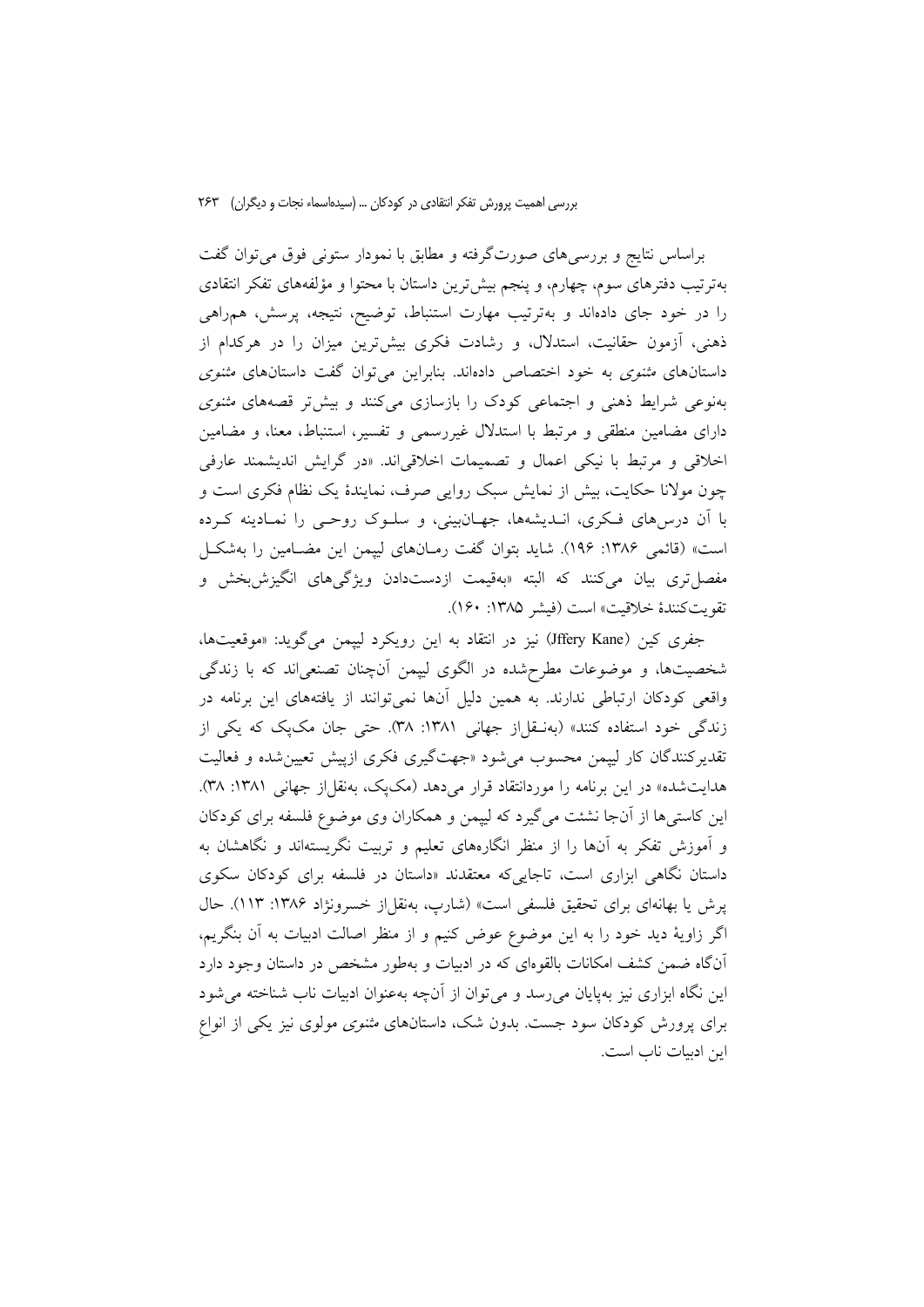### ۵. بحث و نتیجهگیری

داستان یکی از ابزارهای مهم برای رشد تفکر و ارتباط بــا کودکــان بــهشــمار مــی[یــد و مهمتر این که به رشد استقلال فکری، تفکر انتقادی، و خلاق در کودکان کمک مےکند. ازاینرو گنجاندن مفاهیم فلسفی و اخلاقی در قالب داستان مـیتوانـد رسـیدن بـه ایـن هدف را میسر سازد. پس از کنـدوکاو در *مثنـوی مولـوی نگارنـدگان بـه بـیش از ۲*۱۱ داستان مناسب گروههای سنی مختلف کـودک و نوجـوان دسـت یافتنـد و هرکـدام را بهجهت داشتن محتوايي با ويژگىهاى تفكر انتقادى بررسى كردند. يافتـههـاى پــژوهش نشان میدهد که داستان ها در هر شش دفتر *مثنـوی*، عــلاوهبـراینکـه در زمینــهٔ عــاطفی نیرومندند، درون،مایهٔ فلسفی غنی نیز دارند و چالش های بالقوهای را نیز بـرای پـردازش شناختی در کودک فراهم می آورند و میتوانند تفکر کودکان را تحتتأثیر قـرار دهنــد و منجر به شکل گیری برخی از مهـارتهـای تفکـر انتقـادی شـوند. بـیش تـرین فراوانـی بهترتیب مختص دفتر سوم مثنوی با ۱۳/۴ درصد، دفتـر چهـارم بــا ۱۱/۱ درصـد، دفتـر پنجم با ۱۰/۱ درصد، دفتر ششم با ۷/۸ درصد، دفتر دوم با ۳/۹ درصـد، و دفتـر اول بـا ۰/۶ درصد است.

نتایج و بررسیهای صورتگرفته نشان مـیدهــد دفترهــای ســوم، چهــارم، و پــنجم بیش ترین داستان با محتوا و مؤلفههای تفکر انتقادی را در خود جای دادهاند و بهترتیب مهارت استنباط، توضیح، نتیجه، پرسش، همراهی ذهنـی، آزمـون حقانیـت، اسـتدلال، و رشادت فکری بیش ترین میزان را در هرکدام از داستانهای *مثنوی* بــه خــود اختصــاص دادهاند. یافتههای پژوهش نشان میدهد داستانهای *مثنوی،* بـهدلیـل تعـدد مفـاهیم و موضوعات مناسب تفكر و خلق موقعيت هـاي چـالش|فـرين و كندوكاويــذير، مناسـب بحث فلسفی برای کودکان است و بهدلیـل ویژگـی سـاختاری (چندسـاختاریبـودن) و همچنین نوع داستان سرایی مولوی انتقال مفاهیم و نتایج هر داستان بــه کــودک بــهشــیوهٔ غیرمستقیم بهمثابهٔ ابزاری درجهت اَموزش تفکر انتقـادی محســوب مــی شــود. بــه ایــن ترتیب کودکان در مواجهه با داستان های *مثنوی می*آموزند که چگونه لایه های پنهــان آن را كشف و مهارت پرسش، اسـتدلال، اسـتنباط، نتيجـه، و آزمـون حقانيـت، و رشـادت فکری را که از مهارتهای اصلی تفکر انتقادی است در خود پرورش دهند و بـهکمـک آن قادرخواهند بود مسائل مربوط به خویش را بهروشنی درک کنند و به ارزیابی مسائل و مشکلات بیردازند.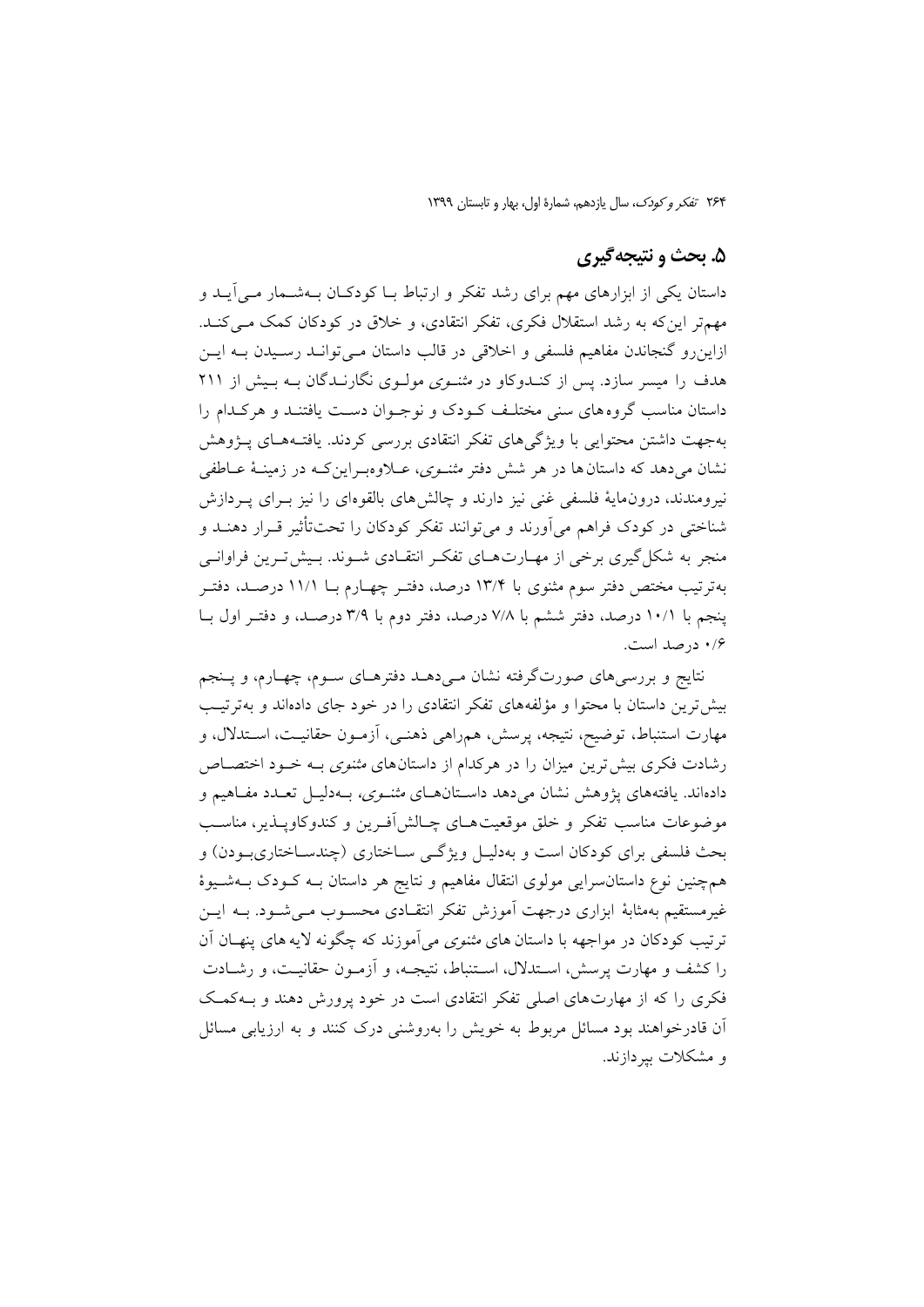درحقیقت این داستانها بهجای القای ازییش تعیین شده حرکت فکری را در کودک پدیـد میآورد و تقارن آنچه فلسفه بهروشی منسجم و دقیق انجام میدهد بـا کـاری کـه کودکـان بدون بهکارگیری روش های پیچیده به آن مبادرت میکنند در این داستانها مشـهود اسـت. از دیگر نتایج بهدستآمده این است که تفاوتهایی بین کار متیو لیپمن در پرداختن بـه داسـتان بهعنوان ابزار پرورش تفکر در کودک با کار مولوی در *مثنوی وجو*د دارد. باتوجهبه ایس ک نگارندگان مبنای این تحقیـق را نظریـهٔ لیـیمن در فلسـفه بـرای کـودک قـرار دادهانـد، طـی بررسیهای صورتگرفته باتوجهبه نظرهای لیپمن و اهداف تعیمینشدهٔ وی بـرای آمـوزش فلسفه به کودکان از طریق داستان، مشخص میشود که تمامی برنامهها با طراحـی منســجم و ازپیش تعیین شده برای کودک صورت می گیرد و آموزش داده می شود. درواقع جهـتگیــری فکری ازییش تعیین شده و فعالیت هدایتشدهٔ لییمن مانعی بـرای خلاقیـت کـودک خواهـد بود. این کاستیها از آنجا نشئت میگیرد که لیپمن و همکـاران وی موضـوع فلسـفه بـرای کودکان و آموزش تفکر به آنها را از منظر انگارههای تعلیم و تربیت نگریستهاند و نگاهشـان به داستان نگاهی ابزاری است. آنچه دارای اهمیت است توجه بـه داسـتان در امـر تعلـیم و تربیت بهمثابهٔ ابزاری برای آموزش بهشیوهٔ غیرمستقیم است، زیــرا آمــوزش مســتقیم کــاراَیـی لازم را در انتقالپذیری مفاهیم و پی آمدهای داستان به کودک ندارد. بنابراین داستانهـا بسـتر مناسبی اند تا کودک بهطور غیرمستقیم از طریق موقعیتهـا و شخصـیتهـای آن شـناخت و بینش درستی از رفتار خود بـهدست آورد.

طی بررسیهای صورتگرفته نگارندگان به این نتایج دست یافتند که داستانهای *مثنــوی* از این ویژگی برخوردارند که مفاهیم و رمنمودهای آموزشی و فلسفی بهطور غیرمسـتقیم بـا رنگولعاب شخصیتپردازیها و حوادث شیرین و نقـل روایـتهـای لـذتبخـش در هـم أميخته شدهاند و با كودك ارتباط برقرار مي كنند. درواقع، مي تـوان از مؤلفـهٔ مهـم داسـتانهـا یعنی عاطفه که به جذابیتهای متن می افزاید بهره گرفت و رشد شناختی و فکری کـودک را شتاب داد. بهتعبیری، با نگاهی عمیق به پتانسپل های موجـود در داســتانهــا و حکایــتهــای *مثنوى مى تو*ان امكانات بالقوة آن را براى انتقـال مهـارتهـا و مفــاهيمى بــا تفكـرى نقادانــه موردتوجه قرار داد و در اینجاست که مزیت کاربردی داستانهای *مثنوی* درجهـت آمــوزش همهجانبهٔ کودک روشن شده، همچنین ضرورت اسـتفاده از آن در پـرورش فلسـفی کـودک بهعنوان یکی از منابع ناب و بومی در ادبیات کلاسـیک ایـران بـا بازنویسـی درســت از ایــن داستانها بيش تر آشكار مي شود.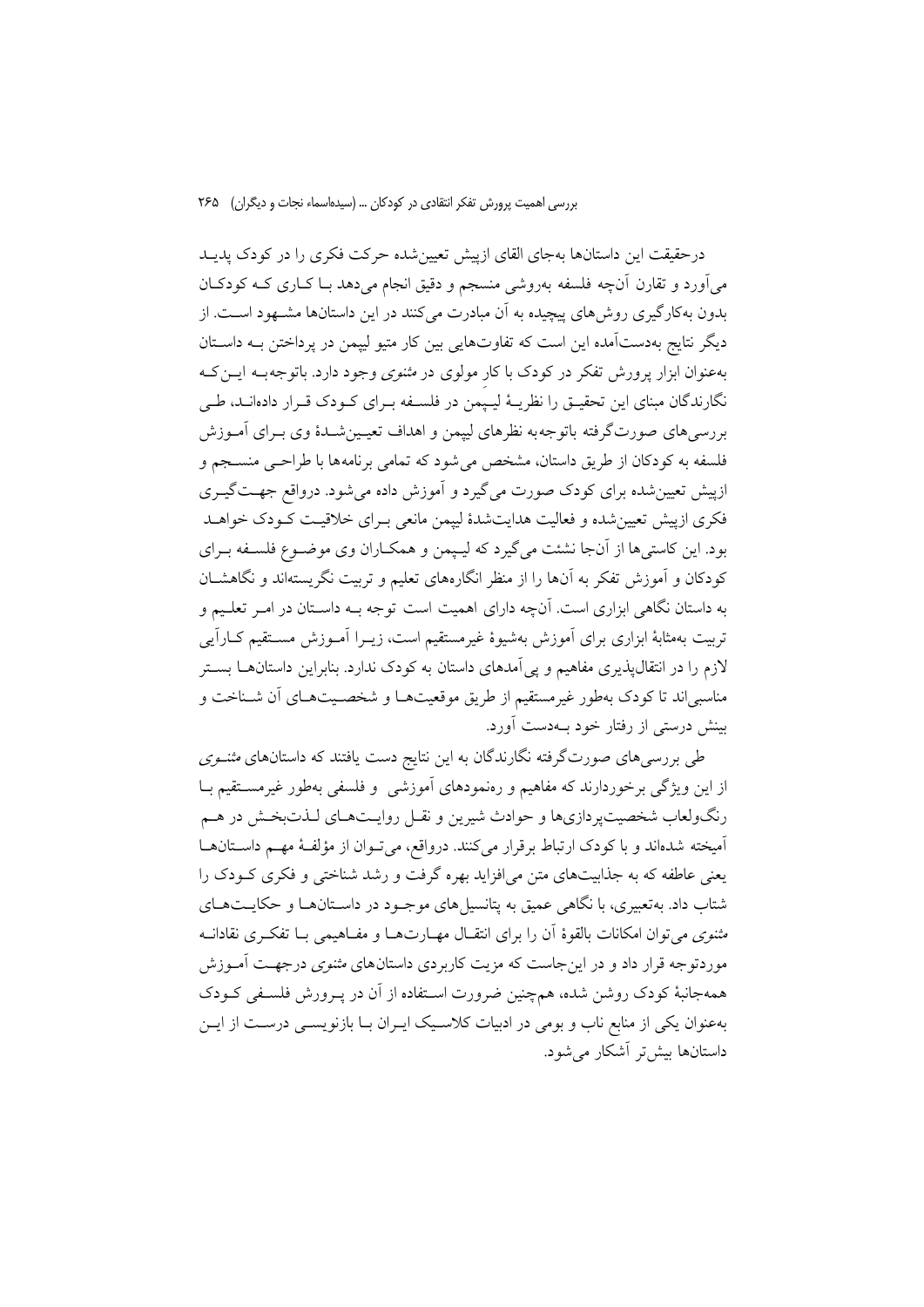# كتابنامه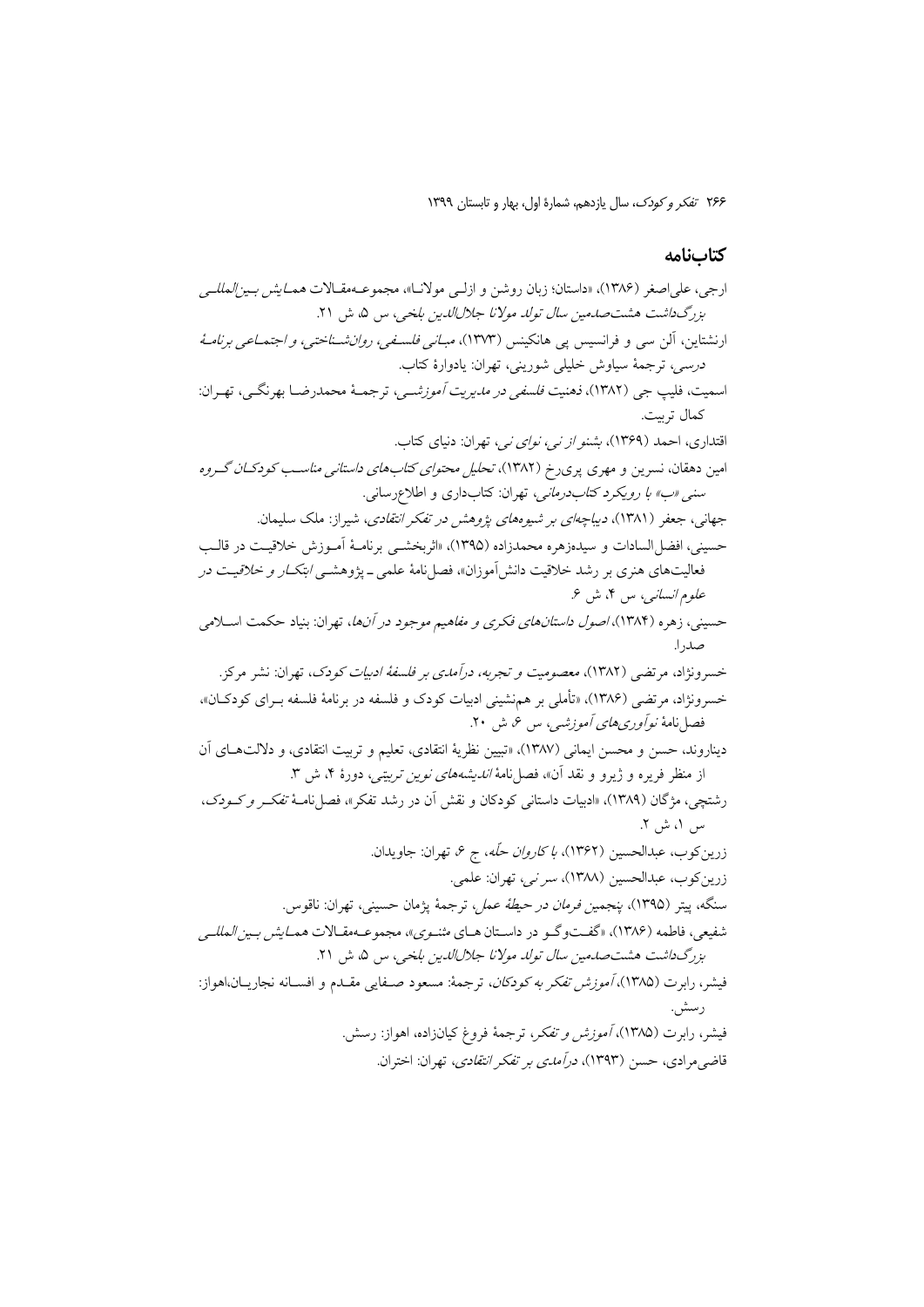Dewey, J. (1983), Democratie et education a la philosophie de leducation, G. Deledalle.

Facione, Peter A. (2007), "Critical Thinking: What It Is and Why It Counts", Millbrae: Insight Academic Press; <http:// nsu.edu.> (Retrieval date: 06/04/2008).